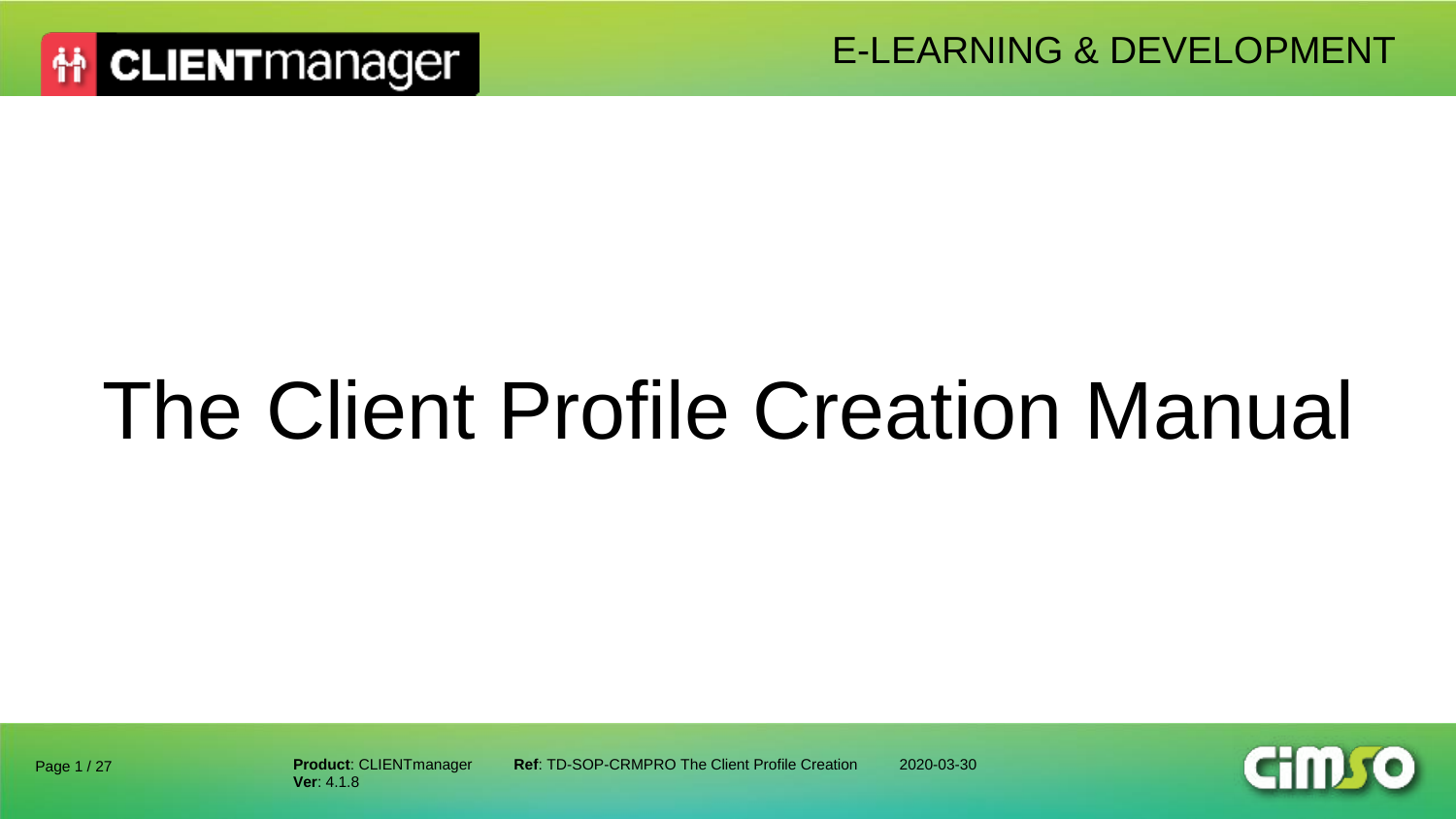#### **What Is A Client Profile?**

A Client Profile, is a form on the user interface to capture information which we store in a database.

#### **Why Do We Have A Client Profile?**

We have profiles for the ability to know who we have booked the unit to for the allotted time paid for. The profile is linked to the charges of services rendered to the Client.

#### **When Do We Create A Client Profile?**

We create a new client profile, when we have a new client arriving, or when creating a new trade debtor or creditor. We want to avoid duplicating profiles; to check if there is an existing client profile, we perform a Client Search (refer to the TD-SOPCRMCS Client Search manual if required)

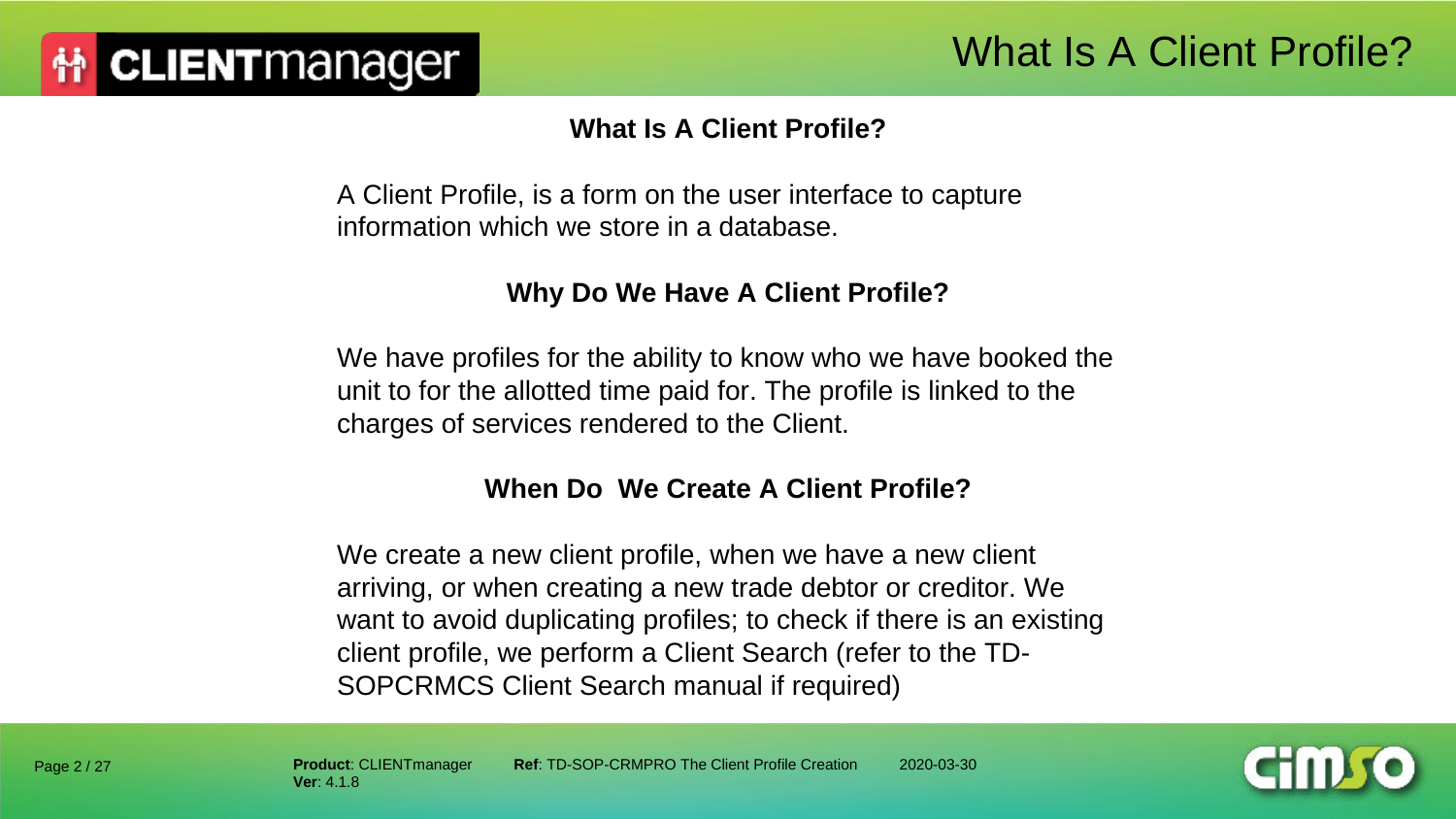#### The Wheel: Customer Centric Design



#### **CUSTOMER CENTRIC DESIGN**

- Identify  $-$  CDP  $-$  customer data platform with extensive CRM
- Connect Single or bulk blast e-mail, SMS, fax and snail-mail
- Collaborate Local server to Web and mobile device data interchange
- Live Food, Beverage and Retail points of sale with stock control and procurement
- Play Schedule and manage Golf, SPA and Leisure activities
- Rest Reservations, Lodging PMS, Leasing and **Timeshare**
- Finance GAAP, IAS and IFRS financial control to balance sheet



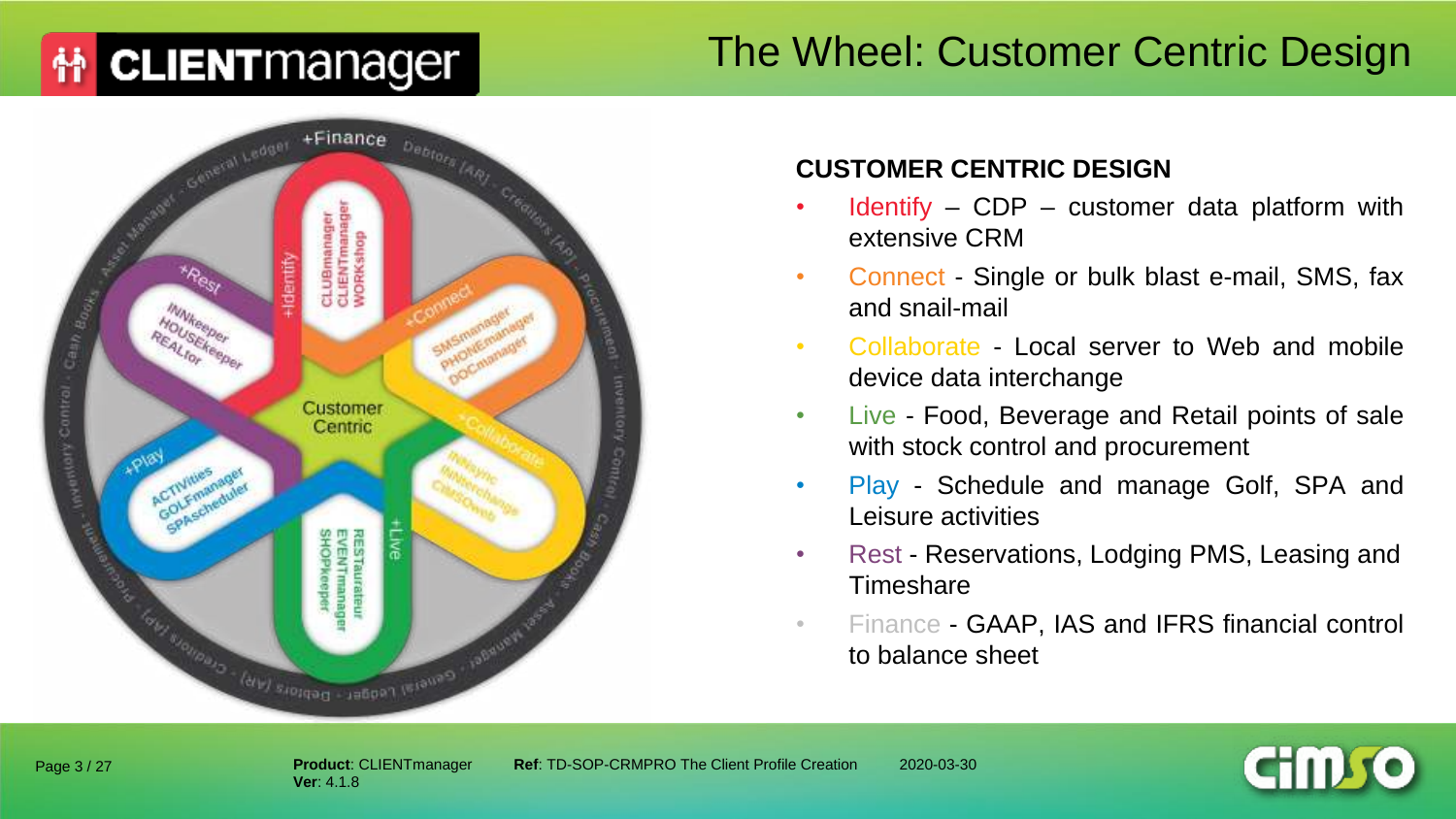#### Logging Into Administration

|                         | SIIII (e) Menu    |              |                             |                                                 |           |
|-------------------------|-------------------|--------------|-----------------------------|-------------------------------------------------|-----------|
|                         | Administration    |              |                             |                                                 |           |
|                         | Golfer            |              |                             |                                                 |           |
| C                       | ActivityScheduler |              |                             |                                                 |           |
|                         | SpaScheduler      | Im INNkeeper |                             |                                                 | 110       |
|                         | Restaurateur      |              |                             | Gostomer Gentric Integrated Management Software |           |
|                         | ShopKeeper        | V4.1.0614276 |                             |                                                 | ekdbKla   |
|                         | AssetManager      | Language     | English (Linited Kingdom)   | ×                                               |           |
|                         |                   | Database     | CIMSODemo_V418 on vrtserver | Ý                                               |           |
|                         | WebRes            | Location     | MAIN Imperial Palace Rooms  | Y                                               |           |
| $\overline{\mathbf{A}}$ | InnSync           | Login ID     | master                      | $\checkmark$                                    |           |
| m                       | Fax Server        | Password     |                             |                                                 |           |
|                         | Phoneman          |              |                             |                                                 |           |
|                         | TimeKeeper        |              |                             | dentification<br>Password                       | $100 \ln$ |
| $\bullet$               | Configuration     |              |                             |                                                 |           |
|                         | <b>EXEUP</b>      |              |                             |                                                 |           |
|                         | Close Menu        |              |                             |                                                 |           |
| ×                       | Exit Menu         |              |                             |                                                 |           |

Start your **CiMSO Menu**, select the **Administration**. Use your given **Login ID** and **Password** to log in



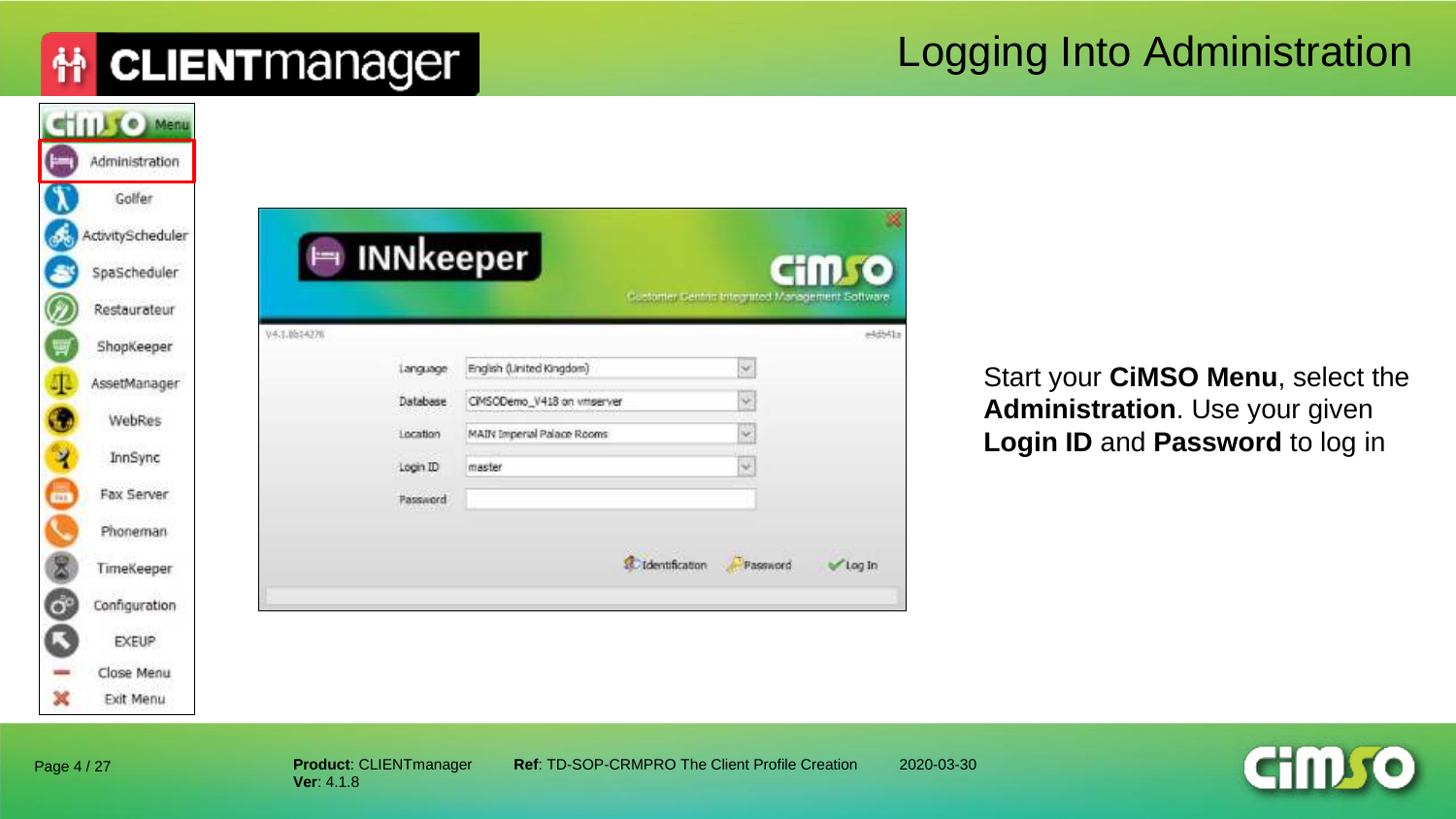#### Administration

| <b>Or Shortcuts</b><br>ಲ<br>霾<br>Search<br><b>Ply N. Wester, 30</b><br>[4] Clent Keywords]<br>Search in<br>$\checkmark$ +<br>w<br>÷<br>Nordamshops Dient Cook | <b>SE Clients</b><br>$[2] \centering% \includegraphics[width=0.3\textwidth]{Figures/PG1.pdf} \caption{The 3D (black) model for the $2D$-error of the data set. The left is the same time, the right is the same time. The right is the same time, the right is the same time.} \label{fig:1}$<br>ä<br>Main Member | Reservations<br>EBUNG.<br>G<br>$\sim$<br>for words starting with (fast search)<br>Company | Property<br>By Visuals<br>Sumarra | Products/Servi<br><b>Philadelphia</b><br>Transaciona<br><b>O</b> Tasks<br>×<br><b>E. Frattiene</b> | Task Manager<br><b>C</b> Transactions<br>Intada<br><b>Title</b> | Tidets<br>Sy Workflow<br>E Reports<br>Vanage Cards<br>O<br>Contact Datal |
|---------------------------------------------------------------------------------------------------------------------------------------------------------------|-------------------------------------------------------------------------------------------------------------------------------------------------------------------------------------------------------------------------------------------------------------------------------------------------------------------|-------------------------------------------------------------------------------------------|-----------------------------------|----------------------------------------------------------------------------------------------------|-----------------------------------------------------------------|--------------------------------------------------------------------------|
|                                                                                                                                                               |                                                                                                                                                                                                                                                                                                                   |                                                                                           |                                   |                                                                                                    |                                                                 |                                                                          |
|                                                                                                                                                               |                                                                                                                                                                                                                                                                                                                   |                                                                                           |                                   |                                                                                                    |                                                                 |                                                                          |
|                                                                                                                                                               |                                                                                                                                                                                                                                                                                                                   |                                                                                           |                                   |                                                                                                    |                                                                 |                                                                          |
|                                                                                                                                                               |                                                                                                                                                                                                                                                                                                                   |                                                                                           |                                   |                                                                                                    |                                                                 |                                                                          |
|                                                                                                                                                               |                                                                                                                                                                                                                                                                                                                   |                                                                                           |                                   |                                                                                                    |                                                                 |                                                                          |
|                                                                                                                                                               |                                                                                                                                                                                                                                                                                                                   |                                                                                           |                                   |                                                                                                    |                                                                 |                                                                          |
|                                                                                                                                                               |                                                                                                                                                                                                                                                                                                                   |                                                                                           |                                   | restohing the current criteria.<br>Please refine your nearch.<br>Click here to show all matches.   |                                                                 |                                                                          |
|                                                                                                                                                               |                                                                                                                                                                                                                                                                                                                   |                                                                                           |                                   |                                                                                                    |                                                                 |                                                                          |
|                                                                                                                                                               |                                                                                                                                                                                                                                                                                                                   |                                                                                           |                                   |                                                                                                    |                                                                 |                                                                          |
|                                                                                                                                                               |                                                                                                                                                                                                                                                                                                                   |                                                                                           |                                   |                                                                                                    |                                                                 |                                                                          |
|                                                                                                                                                               |                                                                                                                                                                                                                                                                                                                   |                                                                                           |                                   |                                                                                                    |                                                                 |                                                                          |

Once logged into Administration, You are able to navigate through the Database

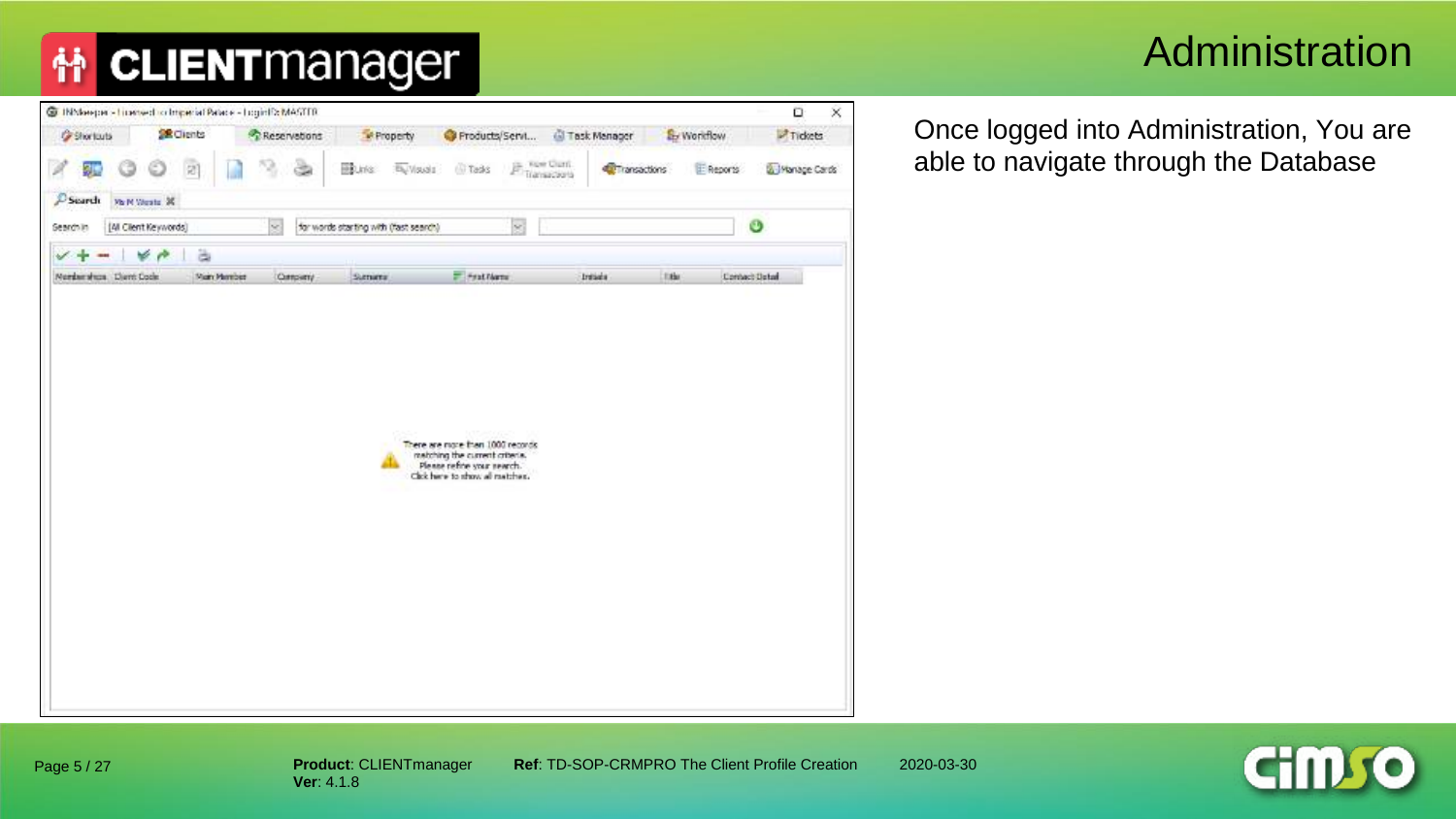## Navigation: The Client Profile Creation

| <b>O</b> Shortcuts       |                     | @ INMargon - Licensed scrimperial Patace - Loginfilt MASTER |                                                                                                                                     |                                     |                       |            | α<br>$\times$ |
|--------------------------|---------------------|-------------------------------------------------------------|-------------------------------------------------------------------------------------------------------------------------------------|-------------------------------------|-----------------------|------------|---------------|
|                          | <b>SE Clients</b>   | Reservations                                                | Property                                                                                                                            | <b>B</b> Froducts/Services          | Task Manager          |            | Tickets       |
| 鼆                        | g                   | $\overline{2}$<br>BRUNKS!                                   | The Visuals (1) Tasks                                                                                                               | <b>El Tuer Clunt</b><br>Transaciona | <b>C</b> Transactions | E Reports  | Manage Cards  |
| <b>P</b> Search          |                     |                                                             |                                                                                                                                     |                                     |                       |            |               |
| Search in                | [4] Clent Keywords] | for words starting with (fast search)<br>$\sim$             |                                                                                                                                     | ×                                   |                       |            | Ø             |
| v                        | ä<br>v              |                                                             |                                                                                                                                     |                                     |                       |            |               |
| Nordamshops: Dient Dock: | Main Member         | Surtterne                                                   | Profiterer.                                                                                                                         | Intada                              | Company               | fail fide: | Contact Datas |
|                          |                     |                                                             | There are more than 1000 records<br>matching the current criteria.<br>Please refine your nearch.<br>Click here to show all matches. |                                     |                       |            |               |

Navigation: The Client Profile Creation Process

❶ **Clients** tab ❷ Select the **Add New Client** (Page glyph)

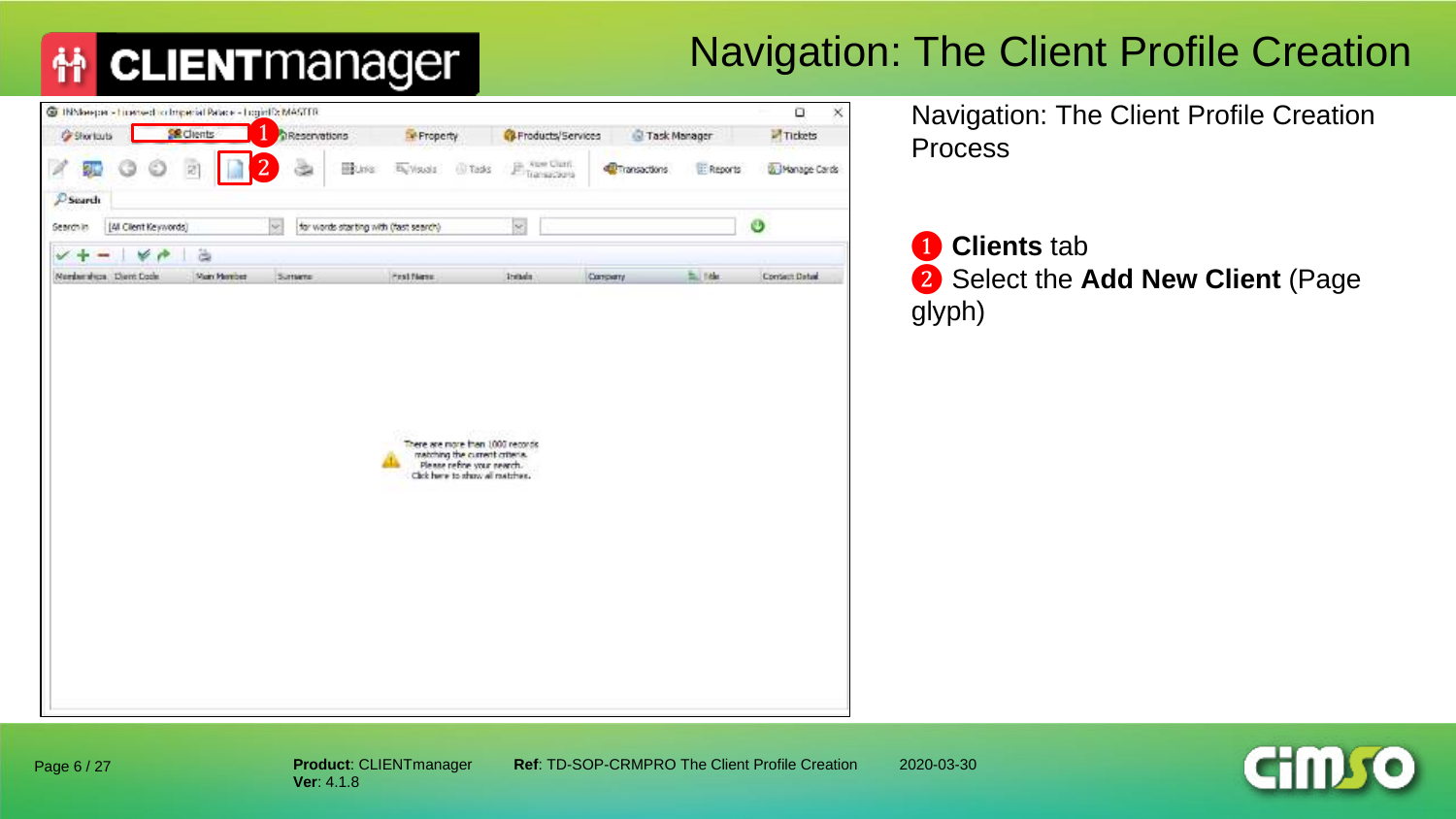## The Client Profile Creation

| C INMANUEL - Licensed Incorporad Palmas - Logard's MACED |                   |                           |                     |                       |               |                          |                        |                       |                        |                       |                |                       | × |
|----------------------------------------------------------|-------------------|---------------------------|---------------------|-----------------------|---------------|--------------------------|------------------------|-----------------------|------------------------|-----------------------|----------------|-----------------------|---|
| Persiana                                                 | <b>DR Chores</b>  | <b>Chosenwheel</b>        |                     | <b>Britannik</b>      |               | <b>Constructor Comp</b>  | <b>Citaris Manager</b> |                       |                        | Summerly              |                | <b>Lift Timbusher</b> |   |
| C Create a new client                                    | 1                 |                           |                     |                       |               |                          |                        |                       |                        |                       |                |                       | × |
| <b>Similar Existing Records</b>                          |                   |                           |                     |                       |               |                          |                        |                       |                        |                       |                |                       |   |
| ٠<br>ж                                                   |                   |                           |                     |                       |               |                          |                        |                       |                        |                       |                |                       | ä |
| Type Dent Code                                           | Matri Marrison    | Dorpany                   |                     | Sumaran               | Prof. Name    | Given Name / Also Smiths |                        |                       |                        | <b>Hurdar Nordset</b> |                | Member Join Date      |   |
|                                                          |                   |                           |                     |                       |               |                          |                        |                       |                        |                       |                |                       |   |
|                                                          |                   |                           |                     |                       |               |                          |                        |                       |                        |                       |                |                       |   |
|                                                          |                   |                           |                     | $\boxed{3}$           |               |                          |                        |                       |                        |                       |                |                       |   |
|                                                          |                   |                           |                     |                       |               |                          |                        |                       |                        |                       |                |                       |   |
|                                                          |                   |                           |                     |                       |               |                          |                        |                       |                        |                       |                |                       |   |
| $\epsilon$                                               |                   |                           |                     |                       |               |                          |                        |                       |                        |                       |                |                       |   |
| Remarks                                                  |                   |                           |                     | <b>Statuses</b>       |               |                          |                        | <b>Bookings</b>       |                        |                       |                |                       |   |
|                                                          |                   |                           |                     | <b>TRAIN Training</b> |               |                          |                        |                       |                        | Past.                 | <b>Future</b>  |                       |   |
|                                                          |                   |                           |                     | - DAYS Day Guest      |               |                          |                        | Realised<br>Cancelled |                        | ö.<br>s.              |                | ö<br>ò                |   |
|                                                          |                   |                           |                     |                       |               |                          |                        | Petrónia              |                        | ö.                    |                | ۰                     |   |
| <b>Bew Chent Details</b>                                 |                   |                           |                     |                       |               |                          |                        |                       | <b>Contact Details</b> |                       |                |                       |   |
|                                                          | Nathralty         |                           |                     |                       |               |                          |                        | Nimber                |                        | Description           |                |                       |   |
| Surname<br>ineste                                        |                   | [Urienown]                | $\vee$ Gender       | w                     | Date Of Birth |                          | ß                      |                       |                        |                       |                | Work                  | w |
| ë<br><b>First Name</b>                                   | $\overline{2}$    | E) / Passport Number      | Title               | <b>Set:</b>           | Clent Code    |                          |                        |                       |                        |                       |                | œ                     |   |
| <b>LEGALIST</b>                                          |                   |                           | Type                | // (Automatic) V      |               | Is New Client            | Ë                      |                       |                        |                       |                | T-rusi                |   |
| <b>Membership Details</b>                                |                   |                           |                     |                       |               |                          |                        |                       |                        |                       |                |                       |   |
| Main, Type                                               | $\sim$            | Merr. Code<br>(Seenhariy) |                     | Join Date             |               | [1] Mars. Tian           |                        |                       |                        | V Men. State          |                |                       | × |
| <b>Addresses</b>                                         |                   |                           |                     |                       |               |                          |                        |                       |                        |                       |                |                       |   |
| Description                                              | Street            |                           | Suburb <sup>1</sup> | Cty.                  |               | State                    |                        | Code                  | Country                |                       | Preferred      |                       |   |
|                                                          |                   |                           |                     |                       |               |                          |                        |                       | [University]           | (G)                   | Delivery       |                       | × |
|                                                          |                   |                           |                     |                       |               |                          |                        |                       | [University]           | be.                   | Postal         |                       | ü |
|                                                          |                   |                           |                     |                       |               |                          |                        |                       | [Unimovin]             |                       | $w = [0000]$   |                       | w |
|                                                          |                   |                           |                     |                       |               |                          |                        |                       |                        |                       |                |                       |   |
| Select Ex-<br>$\overline{4}$                             | S Create New Olem | Optons                    | [None]              |                       | W             |                          |                        |                       |                        |                       | <b>KA Hint</b> | X Cancel              |   |

The Client Profile Creation Process:

Here you will be able to check if there is profile already for the client as you:

As you can see I do not have any matching profiles

**1** Create A New Client window ❷ **Fast-Search**: type in the name/surname of the client **B** Locate & Select: in the grid no profiles has matched **4** Select the **Create New Client** button

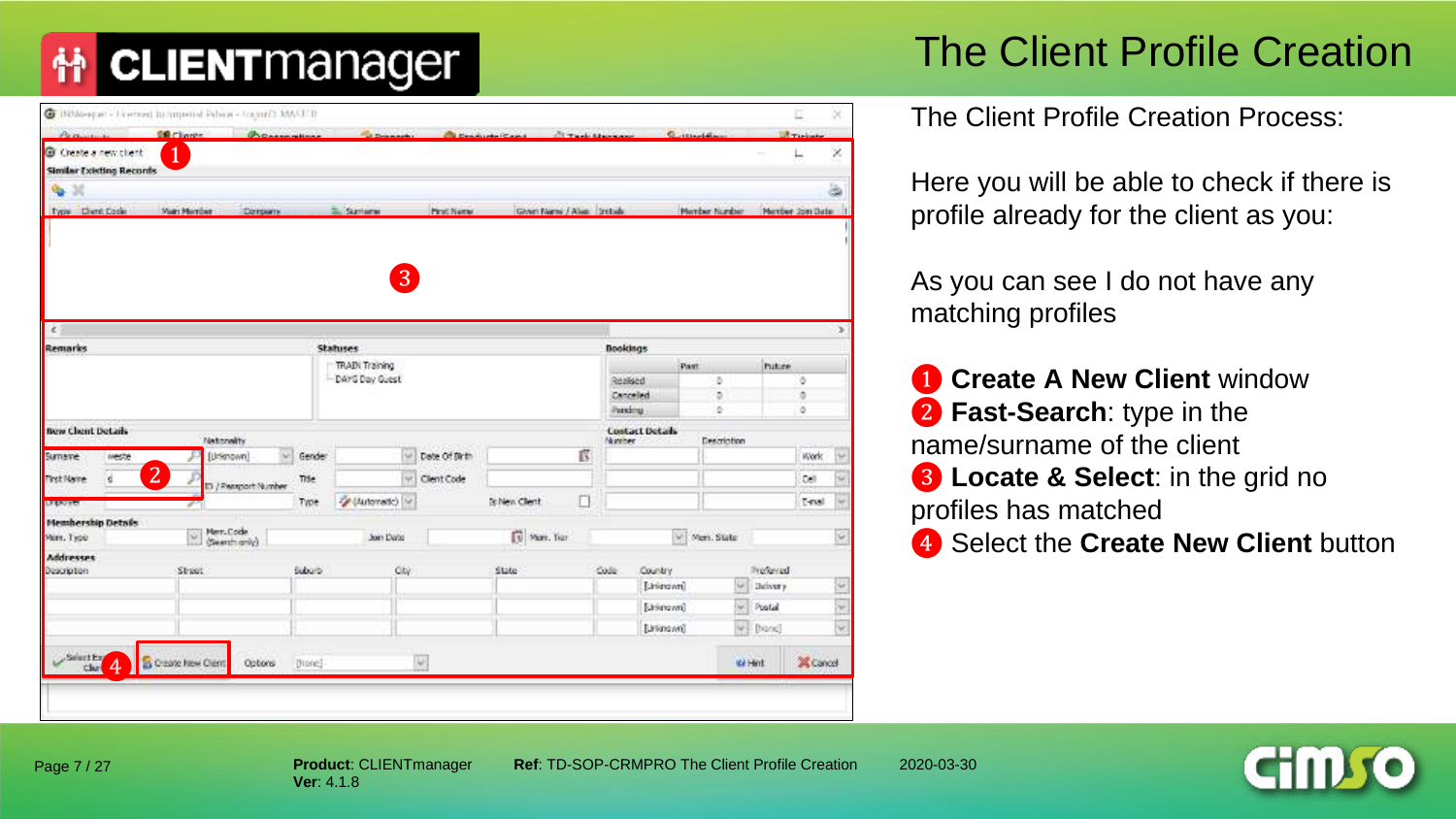## The Client Profile Creation

| <b>BR</b> Chents<br>Shortnuts                       |                 | 1                | Reservations |                                | <b><i>Property</i></b> | Products/Services  |                      | G Task Manager     |                           | Tickets           |
|-----------------------------------------------------|-----------------|------------------|--------------|--------------------------------|------------------------|--------------------|----------------------|--------------------|---------------------------|-------------------|
| <b>EXP</b><br>ø<br>3                                |                 | -2               | 3<br>SLinks. | <b>Maj University</b>          | <b>STarks</b>          | Wew Client         | <b>Williamschore</b> |                    | Records                   | A Manage Cards    |
| 2<br>sweste 30<br>Search<br><b>Sumario</b><br>washe | $D$ bis         |                  |              | $-1.4$<br>Engloyer             |                        |                    | S Y<br>£.            |                    | Clarri Code RRWE0002      | ₽                 |
| FratName a                                          | E               | Gender           | Unaposition  | $\omega$<br>Designation        |                        |                    | $+ 88$               | Mambur No          | m                         | Þ                 |
| Green Name                                          |                 | Br Er Datz       |              | <b>D</b> Geeing                | Dear s weste           |                    | $\rightarrow$        | <b>E</b> yPassport |                           | $\mathcal{D}$     |
| <b>Big South Africa</b><br>Nationality              | Set.            | Language English |              | $\omega$<br>Holing             | s wester               |                    | $\sim$               | Reference          |                           |                   |
| Detail<br>Clent Financial                           | Custom Fields   |                  | Clent Notes  | Clerk Messaces:                | Client Preferences     | Identification     | Documents:           |                    | Member drippi             | <b>Dependents</b> |
| Description                                         |                 | <b>Statuses</b>  |              | Number/Address                 | Priority.              | Access Restriction |                      |                    |                           |                   |
|                                                     |                 |                  |              |                                |                        |                    |                      |                    |                           |                   |
| Addresses<br><b>Contacts</b>                        |                 | Renarks          | Shinawe      | <b>Hillywoodin</b><br>Bookings |                        | Weiting List       | Contracts            |                    | <b>Tidosto For Client</b> | Property          |
| $a -$<br>Пđ.<br><b>START</b>                        | 3               | ۰                | 面            |                                |                        |                    |                      |                    |                           |                   |
| all Type<br>Description                             | <b>Statuses</b> |                  | Box / Street | Suburb                         | Otv                    | State:             | Country              |                    | Code                      | Delivery Priority |

The Client Profile Creation Process:

Here we are going to add the information of the client:

 **Clients** tab The **New Client Profile** tab Select the **Edit Profile** (Page & pencil glyph)

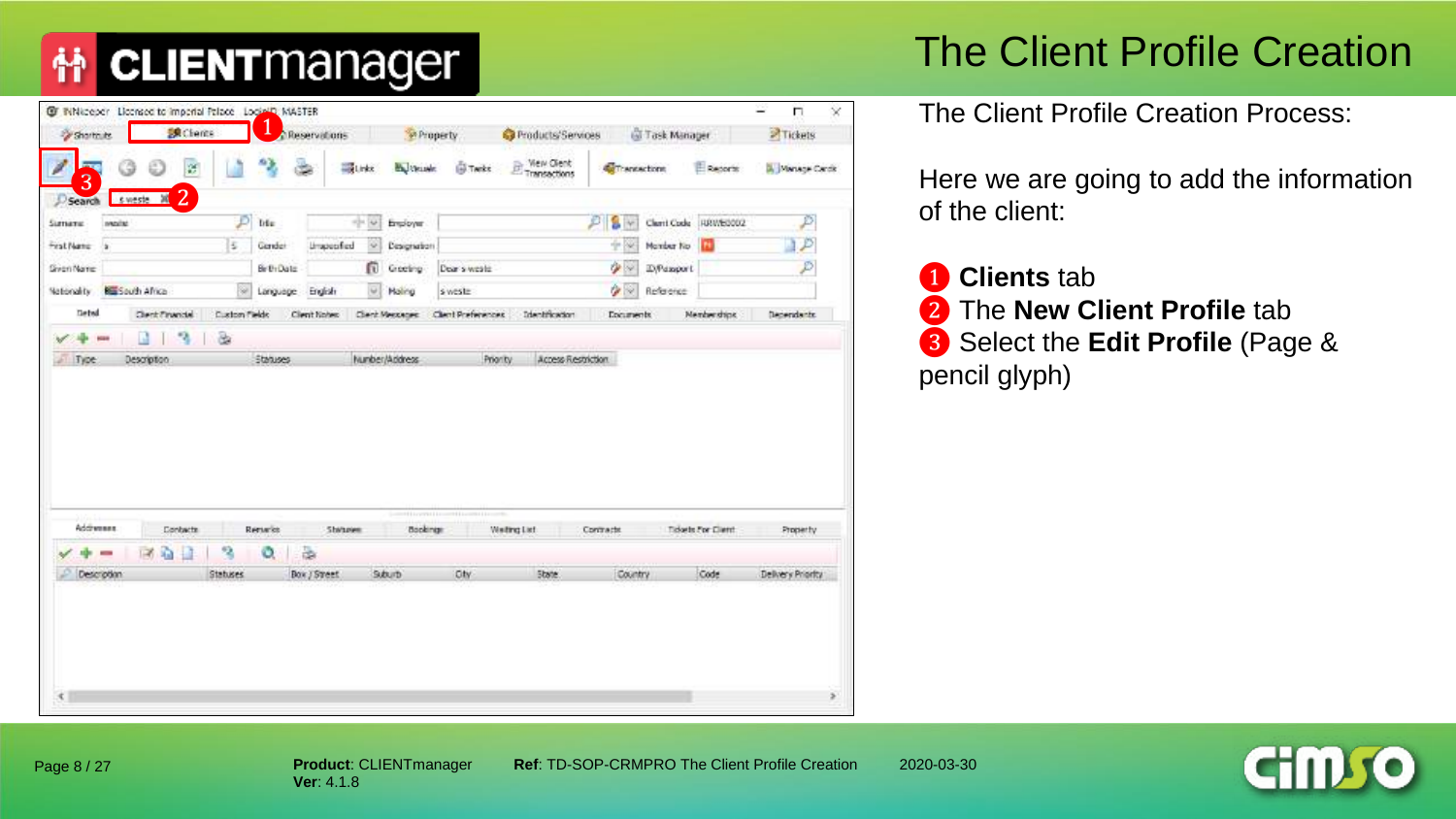#### The Client Profile Creation

| <b>Cy Shortouts</b> |                                         | <b>SR</b> Clients    |            | Reservations        | <b><i><i>V</i></i></b> Property |                   | <b>C</b> Products/Services  |                | Task Manager |                      | <sup>2</sup> Tidets |
|---------------------|-----------------------------------------|----------------------|------------|---------------------|---------------------------------|-------------------|-----------------------------|----------------|--------------|----------------------|---------------------|
| 3                   | හ                                       | 盆                    |            | -guides             | <b>Budit</b>                    | <b>Gi</b> Tasks   | View Cleric<br>Transactions | Transactors    |              | Reports              | In Manage Cards     |
| Search              | 5 Meste<br>-36                          | $\overline{2}$       |            |                     |                                 |                   |                             |                |              |                      |                     |
| <b>Sizmers</b>      | Wester                                  | ø                    | 14m        | nj+ 146             | Engloyer                        |                   |                             | Đ.<br>ū<br>w   |              | Clerri Code RRWE0002 | Đ                   |
| Fest Name           | Samuel                                  | $\overline{4}$<br>s. | Gander     | Unspecified<br>u    | Designation                     |                   |                             | $+10$          | Honber No.   |                      |                     |
| GveniNanie San      |                                         |                      | Birth Date | Ю                   | Greeting                        | Deer s weste      |                             | o<br><b>IX</b> | ID/Passcort  |                      |                     |
| <b>Nationality</b>  | <b>E Romania</b>                        | $\overline{5}$<br>u  | Language   | English<br>w        | Malino.                         | s weste           |                             | o<br>ŵ         | Reference    |                      |                     |
| Ootail              | <b>Hai Norway</b><br><b>Read Others</b> |                      |            | ofses               | Client Messages                 | Clerit Proformula | Identification              | Documents      |              | Monberships          | Dependants          |
|                     | <b>BEPakistan</b>                       |                      |            |                     |                                 |                   |                             |                |              |                      |                     |
| Type:               | Ell Palau                               |                      |            |                     | Number/Address                  | <b>Photity</b>    | Account Restriction         |                |              |                      |                     |
|                     | Palestino, State of                     |                      |            |                     |                                 |                   |                             |                |              |                      |                     |
|                     | Panama                                  |                      |            |                     |                                 |                   |                             |                |              |                      |                     |
|                     | <b>Pagua Novi Currea</b>                |                      |            |                     |                                 |                   |                             |                |              |                      |                     |
|                     | <b>TE Paraguay</b>                      |                      |            |                     |                                 |                   |                             |                |              |                      |                     |
|                     |                                         |                      |            |                     |                                 |                   |                             |                |              |                      |                     |
|                     | <b>I</b> Fou                            |                      |            |                     |                                 |                   |                             |                |              |                      |                     |
|                     | <b>200 Philosopher</b>                  |                      |            |                     |                                 |                   |                             |                |              |                      |                     |
|                     | <b>MELPACORTI</b>                       |                      |            |                     |                                 |                   |                             |                |              |                      |                     |
|                     | <b>Strait Found</b>                     |                      |            |                     |                                 |                   |                             |                |              |                      |                     |
|                     | <b>Differenced</b>                      |                      |            |                     |                                 |                   |                             |                |              |                      |                     |
|                     | Puerto Rico                             |                      |            |                     |                                 |                   |                             |                |              |                      |                     |
|                     | <b>WIDate</b>                           |                      |            |                     |                                 |                   |                             |                |              |                      |                     |
|                     | <b>B</b> Romana                         |                      |            |                     |                                 |                   |                             |                |              |                      |                     |
|                     | Addresses                               | Corriects            | Ramarka    | <b>Statuses</b>     | Baskings                        |                   | Warang List                 | Contracto      |              | Tickets Por Clerk    | Property            |
|                     |                                         |                      |            |                     |                                 |                   |                             |                |              |                      |                     |
|                     | <b>Call</b><br>r                        |                      | ٥          | ä                   |                                 |                   |                             |                |              |                      |                     |
|                     | Description                             | Sherusen.            |            | <b>Box / Street</b> | Schutz                          | <b>CPY</b>        | Toyle                       | Cruntry        |              | <b>Dode</b>          | Delivery Printity   |
|                     |                                         |                      |            |                     |                                 |                   |                             |                |              |                      |                     |
|                     |                                         |                      |            |                     |                                 |                   |                             |                |              |                      |                     |
|                     |                                         |                      |            |                     |                                 |                   |                             |                |              |                      |                     |
|                     |                                         |                      |            |                     |                                 |                   |                             |                |              |                      |                     |
|                     |                                         |                      |            |                     |                                 |                   |                             |                |              |                      |                     |
|                     |                                         |                      |            |                     |                                 |                   |                             |                |              |                      |                     |
|                     |                                         |                      |            |                     |                                 |                   |                             |                |              |                      |                     |
| $\mathbf{z}$        |                                         |                      |            |                     |                                 |                   |                             |                |              |                      | s                   |

The Client Profile Creation Process:

 **Clients** tab The **New Client Profile** tab Select the **Edit Profile** (Page & pencil glyph) First Name: update the name **Nationality**: use the drop down to access the list of options

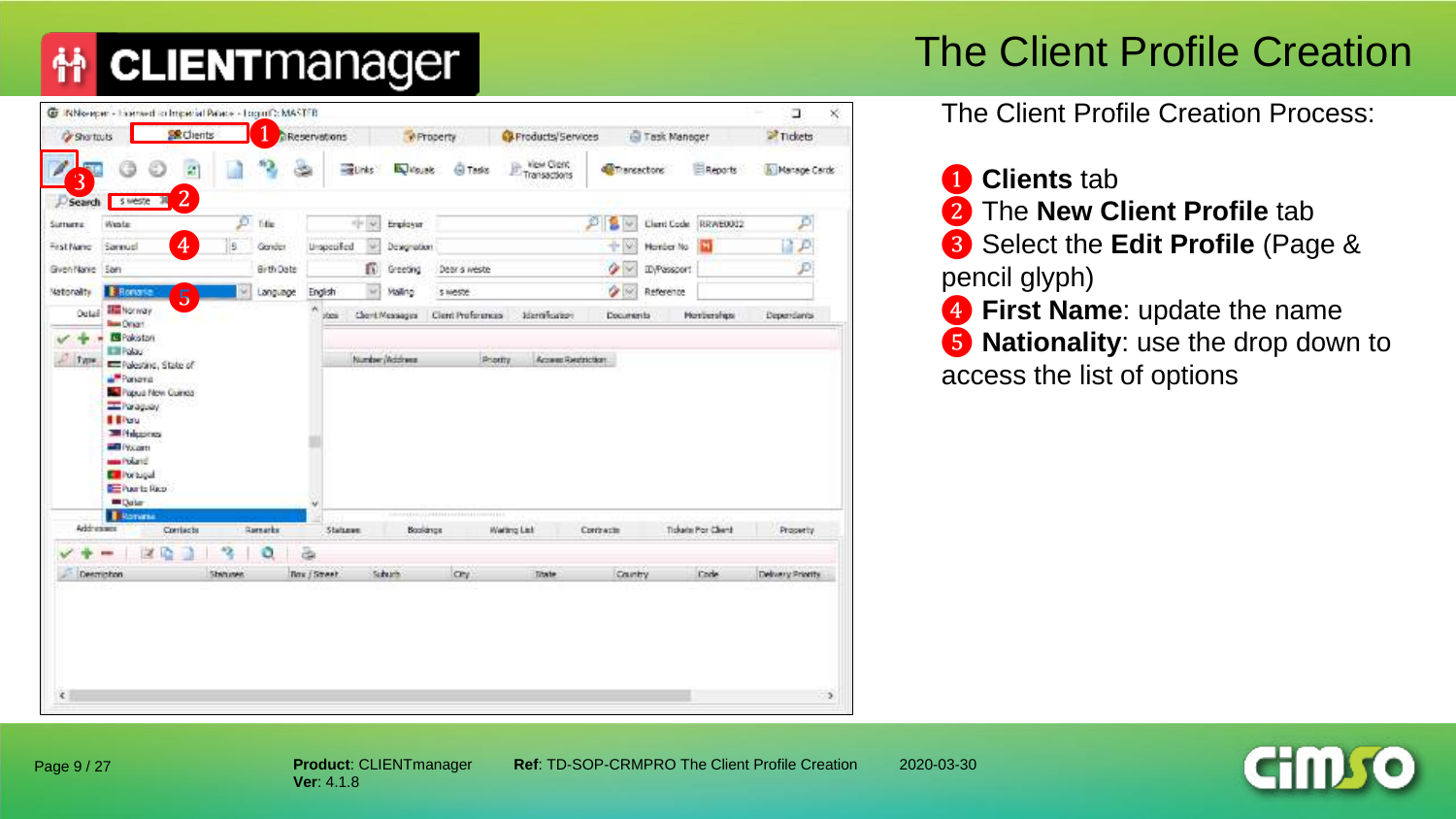## The Client Profile Creation

| <b>Shartouts</b>                                         | <b>SR</b> Clients    | <b>DReservations</b> |              | M Property       |                           | Products/Services                                  |                  | Task Manager     |                      | Tickets          |  |
|----------------------------------------------------------|----------------------|----------------------|--------------|------------------|---------------------------|----------------------------------------------------|------------------|------------------|----------------------|------------------|--|
| ඏ<br>3                                                   | ø                    | 隐<br>۵               | BLinks       | <b>By Vougle</b> | <b>GITASIS</b>            | <b>Way Clerit</b><br>$\frac{1}{\ F\ }$ Transactors | Transactions     |                  | <b>E</b> Reports     | Manage Cards     |  |
| $\overline{2}$<br>3 May 20<br>Search<br>Surname<br>Weste | Þ                    | Trie                 | 6<br>$-160$  | Employer         |                           |                                                    | s<br>P<br>$\sim$ |                  | Client Code RRWEDD02 | p                |  |
| $\overline{4}$<br>Post Name<br>Service                   | s                    | Gender               | Ad a         | weignieben       |                           |                                                    | <b>-100</b>      | Number No        | м                    |                  |  |
| SivenName San                                            |                      | Brth Date            | ör.<br>We    | <b>resting</b>   | Dear a week               |                                                    | s,<br>86         | 10 Pangort       |                      | Þ                |  |
| <b>I Riturnama</b><br>Nationality<br>$\overline{5}$      | $\sim$               | Language             | Mey<br>Mrr   | laing            | s weste                   |                                                    | s,<br>(w)        | <b>Reference</b> |                      |                  |  |
| Octol<br><b>Clent Financial</b>                          | <b>Custom Fields</b> | $\alpha$             | Mr<br>Mirs   | <b>DOMESTIC</b>  | <b>Client Preferences</b> | <b>Identification</b>                              | Documents        |                  | Memberships:         | Dependents       |  |
| 箔                                                        | ä.                   |                      | Ns.          |                  |                           |                                                    |                  |                  |                      |                  |  |
| Tipe.<br>Description                                     |                      | Statuses.            | Prof         |                  |                           | Access Restriction                                 |                  |                  |                      |                  |  |
|                                                          |                      |                      |              | ddress           | Priority                  |                                                    |                  |                  |                      |                  |  |
| Addresses                                                |                      |                      |              |                  |                           |                                                    |                  |                  |                      |                  |  |
| Contacts<br><b>Board</b>                                 |                      | Remarks.             | Statuses     | Gookings         |                           | Waiting Ust                                        | Contracts.       |                  | Tickets For Client   | Property         |  |
| 嶹<br>×<br>a<br>Description                               | 仔<br><b>Statuses</b> | ٥<br>۵               | Box / Street | Suburb.          | <b>DI</b>                 | State.                                             | Country          |                  | Dadie                | Delivery Phonicy |  |
|                                                          |                      |                      |              |                  |                           |                                                    |                  |                  |                      |                  |  |

The Client Profile Creation Process:

❶ **Clients** tab ❷ The **New Client Profile** tab ❸ Select the **Edit Profile** (Page & pencil glyph) ❹ **First Name**: update the name ❺ **Nationality**: use the drop down to access the list of options *G* Title: use the drop down to access the list of options

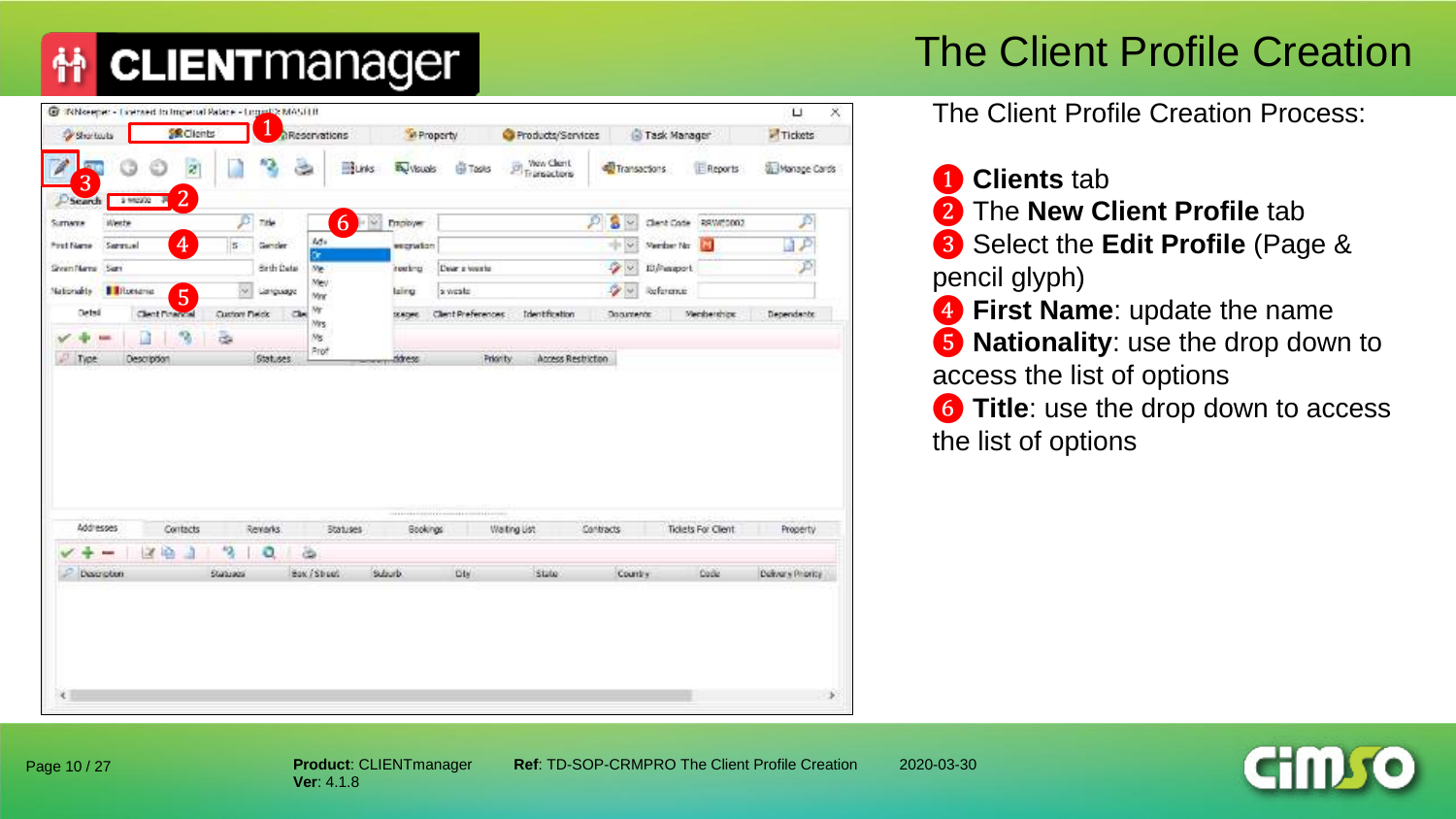## The Client Profile Creation

| View Clent<br>43<br><b>Card</b><br>Reports<br>B.<br><b>Ethic</b><br><b>By Visuale</b><br><b>GFT Lider</b><br>Thereactors<br><b>CONTROL</b><br>3<br>2 <sup>1</sup><br>sweete 30<br>Search<br>6<br>$\mathcal{P}$<br>Ď<br>$\mathbf{S}$<br>D<br>Clerit Caste RRWE0002<br>Vicato<br>Tide<br><b>D</b><br>Ensigner<br>Surright<br>₩Ē<br>$\overline{4}$<br>7<br>3P<br>s<br>十家<br>Samnuel<br><b>Hender No</b><br><b>First Name</b><br>Gender<br>eched<br>м<br>Designation<br><b>Unspecified</b><br>$\rightarrow$<br>₽<br>Given Name Sam<br>Birth Date<br>ID/Passport<br>reeting<br>Dear's weste<br>Wale<br>少一<br>$\omega$<br>Romania<br>Reference<br>Nationality<br>Language<br>Foredo<br>s weste<br>$\overline{5}$<br><b>Isling</b><br>Detail<br>Clent Financial<br>Custom Fields<br>Cient Messages<br>Memberships<br>Client Notes<br>Client Preferences<br>Identification<br>Documents<br>Dependants<br>٠<br>$\tilde{\omega}$<br>T3<br>÷<br>୰<br><b>Service</b><br>Description<br><b>Statuscs</b><br>Number/Address<br>Priority<br>Access Restriction<br>R<br>Type<br>----------<br>---------------<br><br><b>Addresses</b><br>Contacts<br>Remarks<br>Bookings<br>Walting List<br>Contracts<br>Tickets For Client<br>Statuses<br>Property<br>竈<br>٩<br>Ð<br>٥<br>涵<br>28<br>$\equiv$<br>State<br>Code<br>Box / Street<br>Suburb.<br>Gbi<br>Country<br>Delivery Priority<br>Description:<br><b>Statuses</b> | <b>Shortcuts</b> | <b>28 Clients</b> | Regenvations | <b><i>Di</i></b> Property | Products/Services | Task Manager | -Tickets         |
|-----------------------------------------------------------------------------------------------------------------------------------------------------------------------------------------------------------------------------------------------------------------------------------------------------------------------------------------------------------------------------------------------------------------------------------------------------------------------------------------------------------------------------------------------------------------------------------------------------------------------------------------------------------------------------------------------------------------------------------------------------------------------------------------------------------------------------------------------------------------------------------------------------------------------------------------------------------------------------------------------------------------------------------------------------------------------------------------------------------------------------------------------------------------------------------------------------------------------------------------------------------------------------------------------------------------------------------------------------------------------------------------------------|------------------|-------------------|--------------|---------------------------|-------------------|--------------|------------------|
|                                                                                                                                                                                                                                                                                                                                                                                                                                                                                                                                                                                                                                                                                                                                                                                                                                                                                                                                                                                                                                                                                                                                                                                                                                                                                                                                                                                                     |                  |                   |              |                           |                   |              | Ski Manage Cards |
|                                                                                                                                                                                                                                                                                                                                                                                                                                                                                                                                                                                                                                                                                                                                                                                                                                                                                                                                                                                                                                                                                                                                                                                                                                                                                                                                                                                                     |                  |                   |              |                           |                   |              |                  |
|                                                                                                                                                                                                                                                                                                                                                                                                                                                                                                                                                                                                                                                                                                                                                                                                                                                                                                                                                                                                                                                                                                                                                                                                                                                                                                                                                                                                     |                  |                   |              |                           |                   |              |                  |
|                                                                                                                                                                                                                                                                                                                                                                                                                                                                                                                                                                                                                                                                                                                                                                                                                                                                                                                                                                                                                                                                                                                                                                                                                                                                                                                                                                                                     |                  |                   |              |                           |                   |              |                  |
|                                                                                                                                                                                                                                                                                                                                                                                                                                                                                                                                                                                                                                                                                                                                                                                                                                                                                                                                                                                                                                                                                                                                                                                                                                                                                                                                                                                                     |                  |                   |              |                           |                   |              |                  |
|                                                                                                                                                                                                                                                                                                                                                                                                                                                                                                                                                                                                                                                                                                                                                                                                                                                                                                                                                                                                                                                                                                                                                                                                                                                                                                                                                                                                     |                  |                   |              |                           |                   |              |                  |
|                                                                                                                                                                                                                                                                                                                                                                                                                                                                                                                                                                                                                                                                                                                                                                                                                                                                                                                                                                                                                                                                                                                                                                                                                                                                                                                                                                                                     |                  |                   |              |                           |                   |              |                  |
|                                                                                                                                                                                                                                                                                                                                                                                                                                                                                                                                                                                                                                                                                                                                                                                                                                                                                                                                                                                                                                                                                                                                                                                                                                                                                                                                                                                                     |                  |                   |              |                           |                   |              |                  |
|                                                                                                                                                                                                                                                                                                                                                                                                                                                                                                                                                                                                                                                                                                                                                                                                                                                                                                                                                                                                                                                                                                                                                                                                                                                                                                                                                                                                     |                  |                   |              |                           |                   |              |                  |
|                                                                                                                                                                                                                                                                                                                                                                                                                                                                                                                                                                                                                                                                                                                                                                                                                                                                                                                                                                                                                                                                                                                                                                                                                                                                                                                                                                                                     |                  |                   |              |                           |                   |              |                  |

The Client Profile Creation Process:

❶ **Clients** tab ❷ The **New Client Profile** tab

❸ Select the **Edit Profile** (Page & pencil glyph)

**<sup>4</sup>** First Name: update the name

❺ **Nationality**: use the drop down to access the list of options

*G* Title: use the drop down to access the list of options

❼ **Gender**: use the drop down to access the list of options

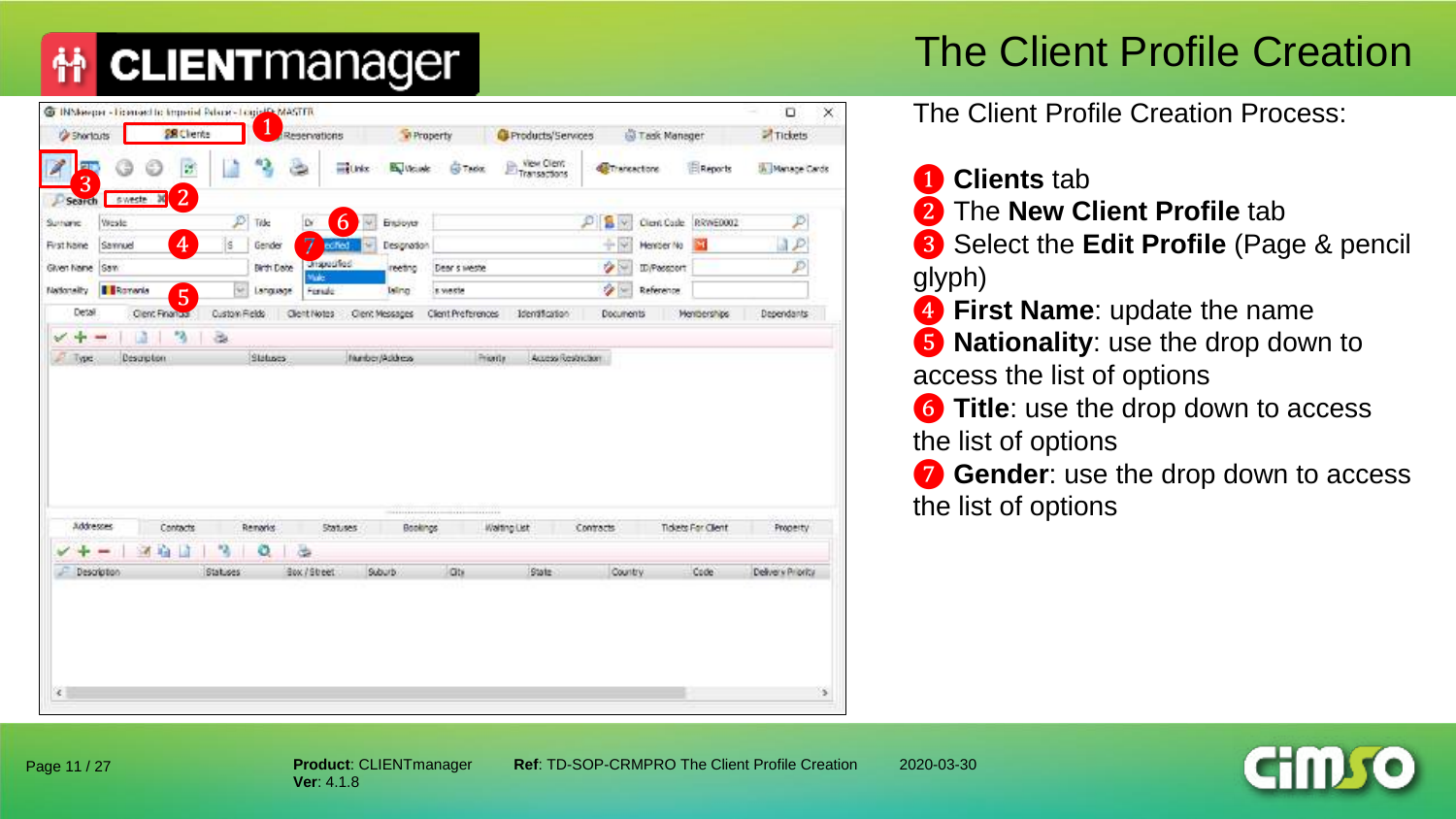#### The Client Profile Creation

|                               | <b>Shortnuts</b>                              | <b>操Oknts</b>              | Reservations      |                     |                                     |                                            |                       | <b>M</b> Property                         |                 | Products/Services         |                    |                            | Task Manager |                      | <b>PTIckets</b> |
|-------------------------------|-----------------------------------------------|----------------------------|-------------------|---------------------|-------------------------------------|--------------------------------------------|-----------------------|-------------------------------------------|-----------------|---------------------------|--------------------|----------------------------|--------------|----------------------|-----------------|
| 3                             | G                                             | z                          |                   | $\frac{1}{2}$       | State                               |                                            |                       | <b>By Viscola</b>                         | <b>Q Tiplo</b>  | Vew Clerit<br>Transactors |                    | Thataactions               |              | <b>E</b> Room by     | Manage Carda    |
| Search<br><b>Sumarre</b>      | $\overline{2}$<br>×<br><b>LINKER</b><br>Weste | p                          | Title             | De                  | $\mathbf b$                         | $-1$                                       | Enginyer              |                                           |                 |                           | ЮI                 | $2^{\circ}$                |              | Clent Code RRIVE0002 | P               |
| <b>First Name</b>             | $\overline{4}$<br>Sarmjel                     | $\overline{5}$             | Gender            | 7                   |                                     | w)                                         | <b>Designation</b>    |                                           |                 |                           |                    | $+38$                      | Member No.   | м                    | $\mathcal{P}$   |
| Given Name Sam                |                                               |                            | <b>Birth Date</b> | $14 - 195$          | 8                                   |                                            | <b>Creating</b>       |                                           | Dear clueste    |                           |                    | $\rightarrow$              | D.Passport   |                      | Þ               |
| <b>Nationality Editoriana</b> | 5                                             | S.                         | Language          | ٥                   |                                     | April 1955                                 |                       |                                           | $\mathbf{O}$ in |                           |                    | $\mathcal{L}_{\mathbf{F}}$ | Reference    |                      |                 |
| Octof                         | Client Financial<br>51<br>Тă                  | <b>Oustom Fields</b><br>U. | $C_{\rm 2D}$      | Ho<br>28<br>×,      | 29<br>š                             | 30.<br>31<br>У<br>ь                        | $\mathbf{I}$<br>۰     | Tu We Th Fr Sa Su<br>z<br>л<br>÷<br>10    | references.     | Identification            |                    | Documents:                 |              | Memberships          | Dependants      |
| Type:                         | Description.                                  |                            | Statuses.         | 11<br>18<br>25<br>۰ | 12<br>12<br>26<br>n<br>Current Date | 13<br>24<br>21<br>20<br>28<br>27<br>£<br>× | 15<br>22<br>29<br>- 5 | 17<br>16<br>25<br>24<br>30<br>w<br>п<br>× |                 | <b>Frionty</b>            | Access Restriction |                            |              |                      |                 |
| Addresses                     | Contacts                                      |                            | Royarks           |                     | Etatuses                            |                                            | ---------             | Bookings                                  |                 | Walling Got               |                    | Contracts                  |              | Tickets For Client   | Proper Ly.      |
|                               | <b>IN ID</b>                                  | 恃                          | ۰                 | ä                   |                                     |                                            |                       |                                           |                 |                           |                    |                            |              |                      |                 |

The Client Profile Creation Process:

 **Clients** tab The **New Client Profile** tab Select the **Edit Profile** (Page & pencil glyph) **First Name**: update the name **Nationality**: use the drop down to access the list of options Title: use the drop down to access the list of options **Gender**: use the drop down to access the list of options Birth Date: use the drop down to

access the calendar



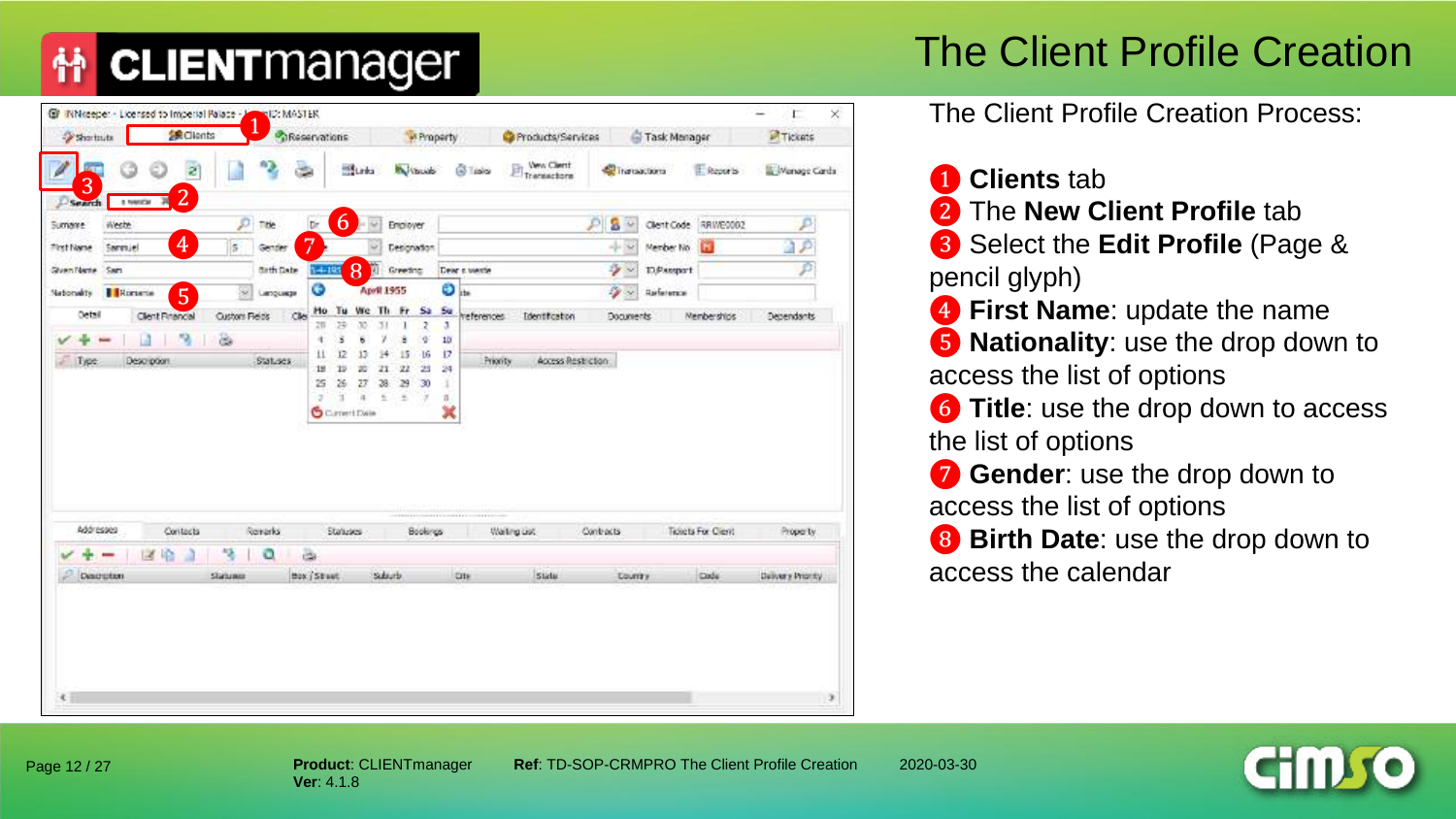#### The Client Profile Creation

|                                               | <b>SR</b> Clients                       | 1                             | Reservations                                                                | <b>M</b> Property |                | Products/Services            |                               | Task Manager      |                    | Tickets             |
|-----------------------------------------------|-----------------------------------------|-------------------------------|-----------------------------------------------------------------------------|-------------------|----------------|------------------------------|-------------------------------|-------------------|--------------------|---------------------|
| <b>BU</b><br>3                                | B                                       | $\mathcal{H}_{\mathcal{A}_1}$ | ELinks <sup></sup>                                                          | <b>Budy</b>       | <b>Cocks</b>   | (b) Way Gare<br>Transactions | <b><i><u>etherene</u></i></b> |                   | Reports            | Manage Cards        |
| sweate 30<br><b>Beardt</b><br>Weste<br>Summer | $\overline{2}$<br>P.                    | Title                         | 6<br>Dr.<br>M.                                                              | Engines:          |                |                              | $s_{\rm F}$                   | Client Code       | RRWE0002           |                     |
| Sammuel<br>Pinet Name                         | ♦<br>s.                                 | Gender                        | <b>Vole</b><br>M.                                                           | Desgraton         |                |                              | 0.14                          | Member No         | $\bullet$          | $\mathcal{P}$<br>L. |
| Ghen Name Sant                                |                                         | <b>Briti Date</b>             | 8<br>5 Apr 1955                                                             | reeting.          | Dear clueste   |                              | $\sim$                        | <b>D</b> /Pamport |                    | ₽                   |
| Romania<br>Nationality                        | He.<br>5                                | Lenguege                      | thing<br>$\Omega$                                                           | Mating            | <b>Kivette</b> |                              | $\sim$                        | Reference         |                    |                     |
| Detail                                        | <b>Custom Fields</b><br>Clent Financial | Cler                          | Embera-Bauos<br>Emberá-Catio.                                               |                   | ۸              | <b>Identification</b>        | <b>Documents</b>              |                   | <b>Memberships</b> | Dependants          |
|                                               | 桶<br>函                                  |                               | Emberá-Chami                                                                |                   |                |                              |                               |                   |                    |                     |
|                                               |                                         |                               | <b>Enursu</b><br>Bi.<br>Enawers-Nawe<br>Ende<br>Fros.<br>Dogenri<br>Enggang |                   |                |                              |                               |                   |                    |                     |
|                                               |                                         |                               |                                                                             |                   |                |                              |                               |                   |                    |                     |
|                                               |                                         |                               | mate                                                                        |                   |                |                              |                               |                   |                    |                     |
| Addresses                                     | Contacts                                | Renado                        | Statuses                                                                    | Bookings          |                | Walting List                 | Contracts                     |                   | Tidets For Client  | Property:           |
| GK.<br>Description                            | 喳<br>$\mathbf{a}$<br>Statuson           | o                             | ä<br>Box / Street                                                           | Suburb            | <b>Dty</b>     | Statu                        | Country                       |                   | Code               | Delivery Phoney     |

The Client Profile Creation Process:

❶ **Clients** tab

❷ The **New Client Profile** tab ❸ Select the **Edit Profile** (Page & pencil glyph) **4** First Name: update the name ❺ **Nationality**: use the drop down to access the list of options **6** Title: use the drop down to access the list of options *T* Gender: use the drop down to access the list of options **8** Birth Date: use the drop down to

access the calendar

❾ **Language**: use the drop down to access the list of options



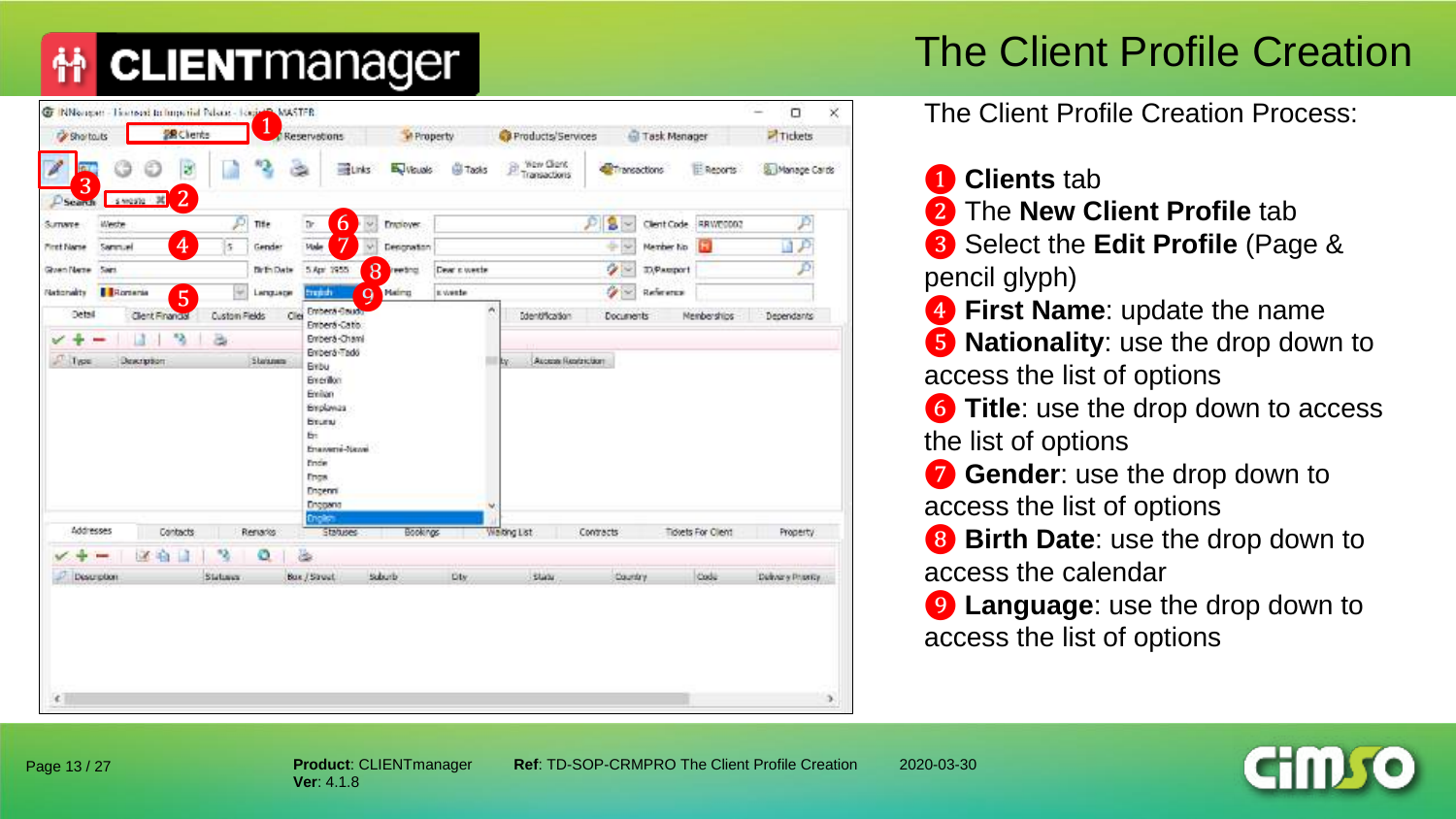## The Client Profile Creation

| <b>Shortcutt</b>                          | <b>SR</b> Chents |                | <b>PReservations</b> |                 | Property           |                   | Products/Services                                         | Task Manager                 |                    | 2 Tickets         |
|-------------------------------------------|------------------|----------------|----------------------|-----------------|--------------------|-------------------|-----------------------------------------------------------|------------------------------|--------------------|-------------------|
| 54<br>3                                   | ø                |                |                      | <b>Hillarda</b> | <b>The Visions</b> | G Taski           | <b>Vest Clent</b><br>$\widehat{\mathcal{P}}$ Transactions | <b>So Transactions</b>       | <b>E</b> Reports   | Nenage Cards      |
| sweats. W<br>Search<br>Wester<br>Summersi | $\overline{2}$   | $D$ take       | Dr.                  | 6<br>W3         | Employer           | Rayne Of Talent   |                                                           | 10 dent Code REVIETORI       |                    | p                 |
| Frist Name<br>Samuel                      | 4<br>is.         | Gender         | <b>Vide</b>          |                 | v Designation      |                   |                                                           | <b>E</b> Inducted            | m                  | Đ                 |
| Given hame Sant                           |                  | Sith Date      | 5 Apr 1955           |                 | 8<br>etho-         | Dear ownests      |                                                           | <b>Company</b><br>D/Pastport |                    | p                 |
| Romana<br>Nationality                     | $\overline{5}$   | LATCUADE<br>W. | English              |                 | <b>O</b> sing      | a teacher         |                                                           | <b>CARD</b><br>Reference     |                    |                   |
| Detail                                    | Clent Financial  | Custow Neids   | Client Nobec         |                 | Clent Messages     | Clent Preferences | Identification                                            | Documents:                   | <b>Hemberships</b> | Dependants        |
|                                           | 涵<br>3           |                |                      |                 |                    |                   |                                                           |                              |                    |                   |
| Type<br>Description                       |                  | Statuses       |                      |                 | Number/Address     | Priority          | Access Restriction                                        |                              |                    |                   |
|                                           |                  |                |                      |                 | -----------------  |                   |                                                           |                              |                    |                   |
| Addresses                                 | Contactu         | Remarks        |                      | Slabaca         | Bookings           |                   | Watng Upt                                                 | Contracts                    | Fiskets For Client | Property          |
| <b>Spirant</b>                            | 陆<br>改给!         | ٥              | 齒                    |                 |                    |                   |                                                           |                              |                    |                   |
| Description                               | Statuses         |                | Box / Street         |                 | Suid               | icay.             | State                                                     | Country                      | Code               | Delivery Priority |

The Client Profile Creation Process:

❶ **Clients** tab

❷ The **New Client Profile** tab

❸ Select the **Edit Profile** (Page & pencil

glyph)

**4** First Name: update the name

❺ **Nationality**: use the drop down to access the list of options

**6** Title: use the drop down to access the list of options

❼ **Gender**: use the drop down to access the list of options

**8** Birth Date: use the drop down to access the calendar

❾ **Language**: use the drop down to access the list of options

*ID* Employer: type in the details, then select the drop down for individual or company

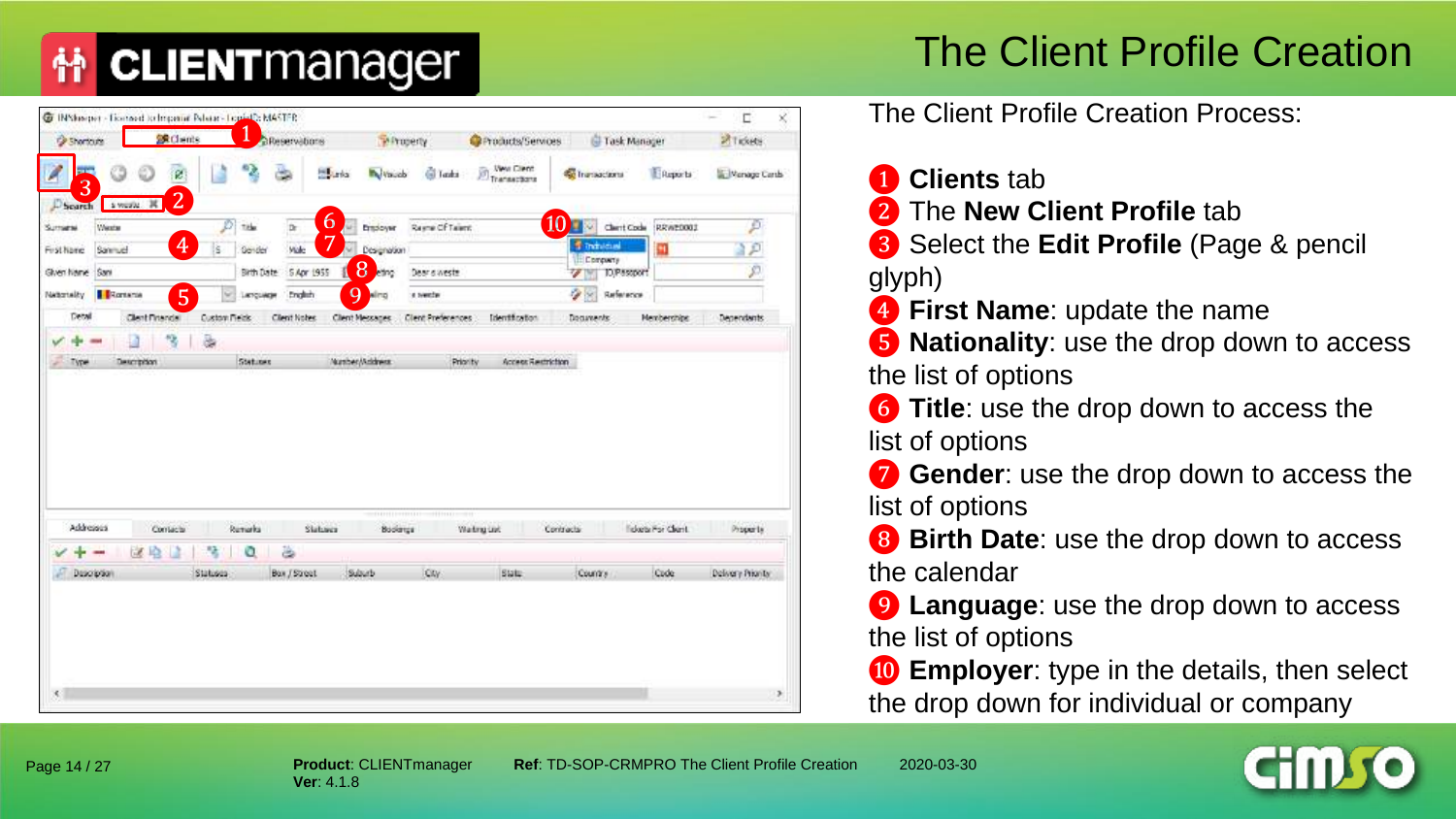## The Client Profile Creation

| <b>Stortuts</b>                 | <b>SR</b> Clients |                      |                   | Reservations      |                       | Property               |                                                | Products/Services   |                  | Task Manager |                     | $P$ Tickets           |  |
|---------------------------------|-------------------|----------------------|-------------------|-------------------|-----------------------|------------------------|------------------------------------------------|---------------------|------------------|--------------|---------------------|-----------------------|--|
|                                 | ø                 |                      | ч.                |                   | -Tunks                | <b>B.</b> Visuals      | <b>EN Tapit</b>                                | Wew Clerk           | Transactors      |              | <b>EL Reports</b>   | A. Manage Cards       |  |
| <b>Exweste</b> #<br>Search      | $\overline{2}$    |                      |                   |                   |                       |                        |                                                |                     |                  |              |                     |                       |  |
| Wester<br>Биткие                |                   | $\mathcal{P}$        | Title             | Dr.               | $\mathbf b$<br>$\sim$ | Exployer               | <b>Hayne Of Talent</b>                         | $\overline{10}$     | S<br>84          |              | Clent Code 58W60002 | Þ                     |  |
| First Name<br>Samnuel           | $\overline{4}$    | s                    | Gender            | <b>Viole</b>      | w                     | Designation            | <b>Traveling Doctor</b>                        | $\bf{11}$           | $+8$             | Member No    | ш                   | $\rightarrow$ $\circ$ |  |
| <b>Siven Name Sam</b>           |                   |                      | <b>Birth Date</b> | 5 Apr : 855       | 8                     | <b>Interfing</b>       | Manager Operations<br>Product Hanager          |                     |                  | ID/Paesport  |                     | Þ                     |  |
| <b>E</b> Romania<br>Nationality | $\overline{5}$    | 52                   | Language          | English           | q                     | Madre)                 | Support Manager                                |                     |                  | Reference    |                     |                       |  |
| Detail.                         | Clent Financial   | <b>Custom Fleids</b> |                   | Client Notes      |                       | <b>Client Messages</b> | <b>Traveling Doctor</b><br><b>PETTERPENDEN</b> | <b>TIRCYYS WERE</b> | <b>PERMITTED</b> |              | Nemberships         | Dependents            |  |
| Type.                           | 偽<br>Description  | 函                    | Statuses:         |                   |                       | Number Middness        | Priority                                       | Access Restriction  |                  |              |                     |                       |  |
|                                 |                   |                      |                   |                   |                       |                        |                                                |                     |                  |              |                     |                       |  |
| Addresses                       | Contacts          |                      |                   |                   | <b>Statuses</b>       |                        |                                                |                     |                  |              |                     |                       |  |
|                                 | ×                 |                      | Reverlis<br>۰     |                   |                       | <b>Sookings</b>        |                                                | Walling List        | Contracts        |              | Tickets For Clerift | Property              |  |
| Description                     | 宿日                | 9<br>Statuses        |                   | 齒<br>Bux / Street |                       | Suburb.                | <b>Otv</b>                                     | State               | Country          |              | Dode:               | Delivery Priority     |  |

The Client Profile Creation Process:

 **Clients** tab The **New Client Profile** tab Select the **Edit Profile** (Page & pencil glyph) First Name: update the name **Nationality**: **Title**: **Gender**: **Birth Date**: **Language**: **<sup>10</sup>** Employer: type in the details, then select the drop down for individual or company *O* Designation: type in the details

Page 15 / 27

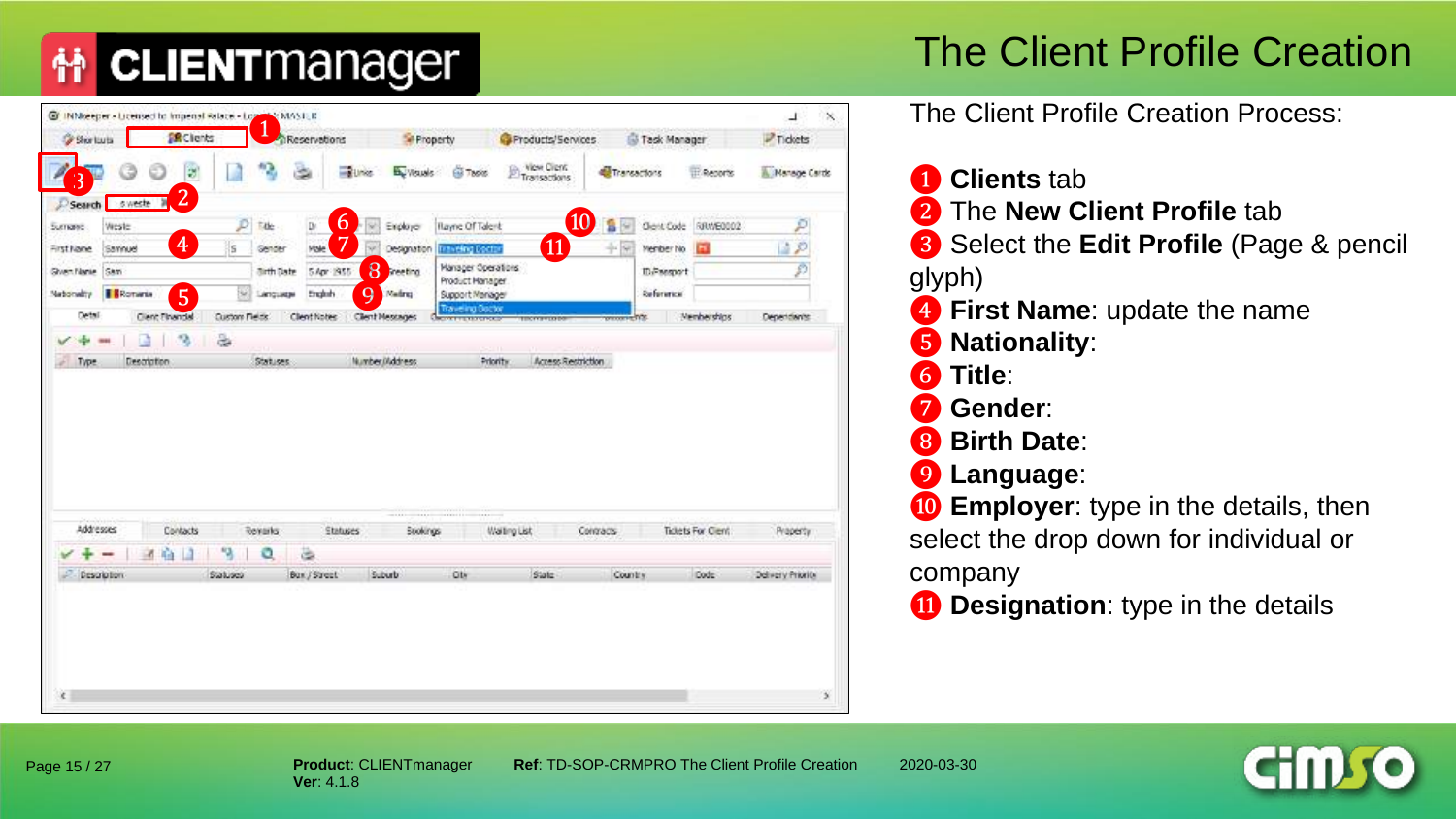## The Client Profile Creation

| View Olent<br>窗<br>militär.<br>Transactions<br><b>O</b> Tadas<br><b>Bu</b> Visuale<br>Transactons<br>Reports<br>3<br>$\overline{2}$<br>sweete 3<br>Search<br><b>10 B</b><br>Þ<br>6<br><b>Dr</b><br>Rayne Of Talent<br>Dienk Code RRWIED002<br><b>Trác</b><br>Ensiyer<br><b>Surnane</b><br>v.<br>wester<br>7<br>$\overline{4}$<br>11<br>a p<br>s<br>Nale<br>M<br>Samnuel<br>Gender<br>Traveling Doctor<br>Mentter No.<br>First Name<br>Designation<br>÷<br>$\overline{12}$<br>£<br>8<br>Shen Name (Sam)<br><b>Birth Date</b><br>5 Apr 1955<br>Dear Dr S Weitte<br>۰<br>ID/Paesport<br>reents.<br>Dear Sam<br>Romana<br>$\sim$<br>Nationality<br>Limqueon<br>English:<br>Maling<br>Reference<br>$\overline{5}$<br>$\mathbf Q$<br>Dear Samnuel<br>Detail<br>Clent Finance<br>Custom Fields<br>Memberships<br>Client Notes<br>Dear Samnuel Weste<br>Clent Messages<br>ms<br>Dear Dr Weste<br>箔<br>面<br>л<br>Type<br>Desgription<br><b>Statuses</b><br>Number/Address<br>Priority<br>Access Restriction<br>Addresser<br>Tickets For Clent<br>Contacts.<br>Regulator.<br>Statutes<br>Bookings<br>Wwiting List<br>Contracte<br>驽<br>٥<br>a,<br>函<br>South<br>City<br>State<br>Country<br>Desatistion<br>Date:<br>Statuers<br>Sox / Street<br>Delivery Priority | <b>Cy Shortouts</b> | <b>SR</b> Chemis |  | <b>Passervations</b> | W Property | Products/Services | <b>IS Task Manager</b> | <b>P</b> Tickets       |
|---------------------------------------------------------------------------------------------------------------------------------------------------------------------------------------------------------------------------------------------------------------------------------------------------------------------------------------------------------------------------------------------------------------------------------------------------------------------------------------------------------------------------------------------------------------------------------------------------------------------------------------------------------------------------------------------------------------------------------------------------------------------------------------------------------------------------------------------------------------------------------------------------------------------------------------------------------------------------------------------------------------------------------------------------------------------------------------------------------------------------------------------------------------------------------------------------------------------------------------------------------|---------------------|------------------|--|----------------------|------------|-------------------|------------------------|------------------------|
|                                                                                                                                                                                                                                                                                                                                                                                                                                                                                                                                                                                                                                                                                                                                                                                                                                                                                                                                                                                                                                                                                                                                                                                                                                                         |                     |                  |  |                      |            |                   |                        | <b>B. Manage Cards</b> |
|                                                                                                                                                                                                                                                                                                                                                                                                                                                                                                                                                                                                                                                                                                                                                                                                                                                                                                                                                                                                                                                                                                                                                                                                                                                         |                     |                  |  |                      |            |                   |                        |                        |
|                                                                                                                                                                                                                                                                                                                                                                                                                                                                                                                                                                                                                                                                                                                                                                                                                                                                                                                                                                                                                                                                                                                                                                                                                                                         |                     |                  |  |                      |            |                   |                        | p                      |
|                                                                                                                                                                                                                                                                                                                                                                                                                                                                                                                                                                                                                                                                                                                                                                                                                                                                                                                                                                                                                                                                                                                                                                                                                                                         |                     |                  |  |                      |            |                   |                        |                        |
|                                                                                                                                                                                                                                                                                                                                                                                                                                                                                                                                                                                                                                                                                                                                                                                                                                                                                                                                                                                                                                                                                                                                                                                                                                                         |                     |                  |  |                      |            |                   |                        |                        |
|                                                                                                                                                                                                                                                                                                                                                                                                                                                                                                                                                                                                                                                                                                                                                                                                                                                                                                                                                                                                                                                                                                                                                                                                                                                         |                     |                  |  |                      |            |                   |                        |                        |
|                                                                                                                                                                                                                                                                                                                                                                                                                                                                                                                                                                                                                                                                                                                                                                                                                                                                                                                                                                                                                                                                                                                                                                                                                                                         |                     |                  |  |                      |            |                   |                        | Dependants             |
|                                                                                                                                                                                                                                                                                                                                                                                                                                                                                                                                                                                                                                                                                                                                                                                                                                                                                                                                                                                                                                                                                                                                                                                                                                                         |                     |                  |  |                      |            |                   |                        |                        |
|                                                                                                                                                                                                                                                                                                                                                                                                                                                                                                                                                                                                                                                                                                                                                                                                                                                                                                                                                                                                                                                                                                                                                                                                                                                         |                     |                  |  |                      |            |                   |                        |                        |
|                                                                                                                                                                                                                                                                                                                                                                                                                                                                                                                                                                                                                                                                                                                                                                                                                                                                                                                                                                                                                                                                                                                                                                                                                                                         |                     |                  |  |                      |            |                   |                        |                        |
|                                                                                                                                                                                                                                                                                                                                                                                                                                                                                                                                                                                                                                                                                                                                                                                                                                                                                                                                                                                                                                                                                                                                                                                                                                                         |                     |                  |  |                      |            |                   |                        | Property               |
|                                                                                                                                                                                                                                                                                                                                                                                                                                                                                                                                                                                                                                                                                                                                                                                                                                                                                                                                                                                                                                                                                                                                                                                                                                                         |                     |                  |  |                      |            |                   |                        |                        |

The Client Profile Creation Process:

❶ **Clients** tab ❷ The **New Client Profile** tab ❸ Select the **Edit Profile** (Page & pencil glyph) **4** First Name: update the name ❺ **Nationality**: ❻ **Title**: ❼ **Gender**: ❽ **Birth Date**: ❾ **Language**: **<sup>10</sup> Employer**: type in the details, then select the drop down for individual or company *O* Designation: type in the details **B** Greeting: use the Auto-Select (wand like glyph) this will select a greeting,

Page 16 / 27

**Product**: CLIENTmanager **Ref**: TD-SOP-CRMPRO The Client Profile Creation 2020-03-30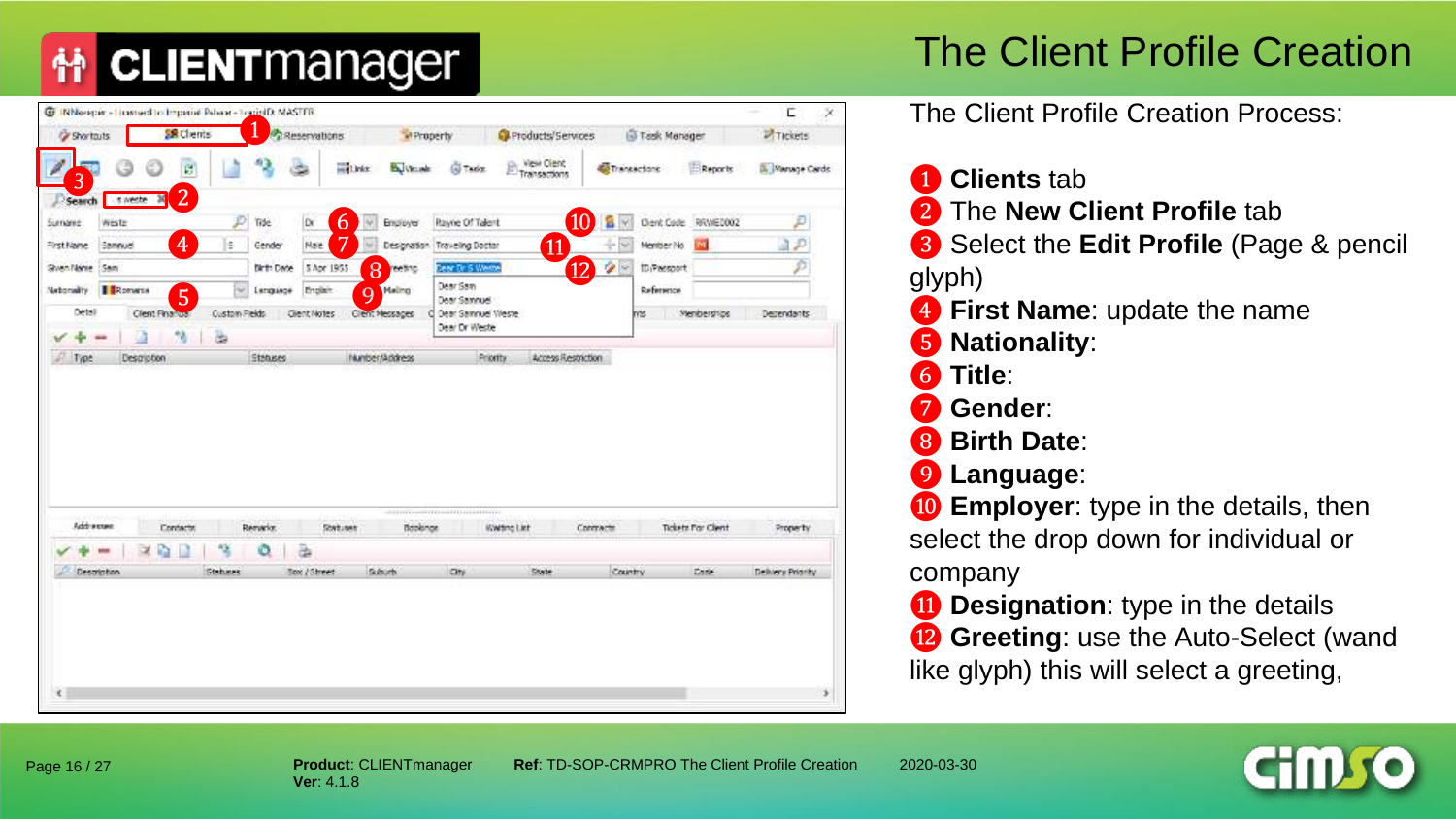#### The Client Profile Creation

| <b>Wew Client</b><br>$\mathbf{u}_\phi$<br>$\mathbb{Z}$<br>-planks<br>Below <sub>14</sub><br><b>E</b> Reports<br><b>GTTasks</b><br><b>PT</b> Transactions<br><b>C</b> Transactions<br>3<br>$\overline{2}$<br>sweste<br>Search<br>[10]<br>6<br>ø<br>p<br>RAVIED002<br>Title<br><b>Dr</b><br>Rayne Of Tolent<br>Clerit Code<br>Weago<br>Engloyer<br>Surright<br>$\overline{4}$<br><b>11</b><br>5<br>Naie<br>First Name<br>Samnuel<br>Desgnation<br>Traveling Doctor<br>Member No.<br>Gender<br>$\overline{12}$<br>8<br>в<br>5 Apr 1955<br>Dear Or S Weete<br>Given Name Sam<br><b>Birth Date</b><br><b>TI/Passport</b><br><b>And</b><br>$\overline{13}$<br>5<br>9<br>۰<br>$\sim$<br><b>Carrania</b><br><b>3r S Wester</b><br>Reference<br><b>Broken</b><br>Nationality<br>Lenguege<br>khti<br>Sampuel Weste<br>Detail<br>Clent Financial<br>Custom Fields<br>Clent Notes<br>Client Messages<br>Memberships<br>Dependants<br><b>nts</b><br>S Wester<br>医<br>$\mathcal{P}_{\mathcal{G}}$<br>Dr Saranjal Waste<br>Lì<br>$\overline{\phantom{a}}$<br>Dr. 5 Weets<br>Number/Address<br>Description<br>Statuere<br>Type.<br>Dr Wester<br>Sam Weste<br>Dr Sars Wester<br><b>Weste Serroad</b><br>Dr Weste Servuel<br>Dr Weste Sam<br>The control of the company of the control of the control of the control of<br>Addresses<br>Tickets For Client<br>Contacts<br>Renans<br>Statuses<br>Bookings<br>Waiting List<br>Contracts<br>Property<br>蝠<br>٥<br>x<br>$\sim$<br>Э<br>Suburb<br>Civ<br>State<br>Code<br>Description<br><b>Statuses</b><br>Box / Street<br>Country | <b>Cy Shortsum</b> | <b>&amp; Clients</b> |  | Reservations | <b>A Property</b> | Products/Services | G Task Manager | Tickets           |
|--------------------------------------------------------------------------------------------------------------------------------------------------------------------------------------------------------------------------------------------------------------------------------------------------------------------------------------------------------------------------------------------------------------------------------------------------------------------------------------------------------------------------------------------------------------------------------------------------------------------------------------------------------------------------------------------------------------------------------------------------------------------------------------------------------------------------------------------------------------------------------------------------------------------------------------------------------------------------------------------------------------------------------------------------------------------------------------------------------------------------------------------------------------------------------------------------------------------------------------------------------------------------------------------------------------------------------------------------------------------------------------------------------------------------------------------------------------------------------------------------------------------------------------------------------------|--------------------|----------------------|--|--------------|-------------------|-------------------|----------------|-------------------|
|                                                                                                                                                                                                                                                                                                                                                                                                                                                                                                                                                                                                                                                                                                                                                                                                                                                                                                                                                                                                                                                                                                                                                                                                                                                                                                                                                                                                                                                                                                                                                              |                    |                      |  |              |                   |                   |                | Wanage Cards      |
|                                                                                                                                                                                                                                                                                                                                                                                                                                                                                                                                                                                                                                                                                                                                                                                                                                                                                                                                                                                                                                                                                                                                                                                                                                                                                                                                                                                                                                                                                                                                                              |                    |                      |  |              |                   |                   |                |                   |
|                                                                                                                                                                                                                                                                                                                                                                                                                                                                                                                                                                                                                                                                                                                                                                                                                                                                                                                                                                                                                                                                                                                                                                                                                                                                                                                                                                                                                                                                                                                                                              |                    |                      |  |              |                   |                   |                |                   |
|                                                                                                                                                                                                                                                                                                                                                                                                                                                                                                                                                                                                                                                                                                                                                                                                                                                                                                                                                                                                                                                                                                                                                                                                                                                                                                                                                                                                                                                                                                                                                              |                    |                      |  |              |                   |                   |                |                   |
|                                                                                                                                                                                                                                                                                                                                                                                                                                                                                                                                                                                                                                                                                                                                                                                                                                                                                                                                                                                                                                                                                                                                                                                                                                                                                                                                                                                                                                                                                                                                                              |                    |                      |  |              |                   |                   |                |                   |
|                                                                                                                                                                                                                                                                                                                                                                                                                                                                                                                                                                                                                                                                                                                                                                                                                                                                                                                                                                                                                                                                                                                                                                                                                                                                                                                                                                                                                                                                                                                                                              |                    |                      |  |              |                   |                   |                |                   |
|                                                                                                                                                                                                                                                                                                                                                                                                                                                                                                                                                                                                                                                                                                                                                                                                                                                                                                                                                                                                                                                                                                                                                                                                                                                                                                                                                                                                                                                                                                                                                              |                    |                      |  |              |                   |                   |                |                   |
|                                                                                                                                                                                                                                                                                                                                                                                                                                                                                                                                                                                                                                                                                                                                                                                                                                                                                                                                                                                                                                                                                                                                                                                                                                                                                                                                                                                                                                                                                                                                                              |                    |                      |  |              |                   |                   |                |                   |
|                                                                                                                                                                                                                                                                                                                                                                                                                                                                                                                                                                                                                                                                                                                                                                                                                                                                                                                                                                                                                                                                                                                                                                                                                                                                                                                                                                                                                                                                                                                                                              |                    |                      |  |              |                   |                   |                |                   |
|                                                                                                                                                                                                                                                                                                                                                                                                                                                                                                                                                                                                                                                                                                                                                                                                                                                                                                                                                                                                                                                                                                                                                                                                                                                                                                                                                                                                                                                                                                                                                              |                    |                      |  |              |                   |                   |                |                   |
|                                                                                                                                                                                                                                                                                                                                                                                                                                                                                                                                                                                                                                                                                                                                                                                                                                                                                                                                                                                                                                                                                                                                                                                                                                                                                                                                                                                                                                                                                                                                                              |                    |                      |  |              |                   |                   |                |                   |
|                                                                                                                                                                                                                                                                                                                                                                                                                                                                                                                                                                                                                                                                                                                                                                                                                                                                                                                                                                                                                                                                                                                                                                                                                                                                                                                                                                                                                                                                                                                                                              |                    |                      |  |              |                   |                   |                |                   |
|                                                                                                                                                                                                                                                                                                                                                                                                                                                                                                                                                                                                                                                                                                                                                                                                                                                                                                                                                                                                                                                                                                                                                                                                                                                                                                                                                                                                                                                                                                                                                              |                    |                      |  |              |                   |                   |                |                   |
|                                                                                                                                                                                                                                                                                                                                                                                                                                                                                                                                                                                                                                                                                                                                                                                                                                                                                                                                                                                                                                                                                                                                                                                                                                                                                                                                                                                                                                                                                                                                                              |                    |                      |  |              |                   |                   |                |                   |
|                                                                                                                                                                                                                                                                                                                                                                                                                                                                                                                                                                                                                                                                                                                                                                                                                                                                                                                                                                                                                                                                                                                                                                                                                                                                                                                                                                                                                                                                                                                                                              |                    |                      |  |              |                   |                   |                |                   |
|                                                                                                                                                                                                                                                                                                                                                                                                                                                                                                                                                                                                                                                                                                                                                                                                                                                                                                                                                                                                                                                                                                                                                                                                                                                                                                                                                                                                                                                                                                                                                              |                    |                      |  |              |                   |                   |                |                   |
|                                                                                                                                                                                                                                                                                                                                                                                                                                                                                                                                                                                                                                                                                                                                                                                                                                                                                                                                                                                                                                                                                                                                                                                                                                                                                                                                                                                                                                                                                                                                                              |                    |                      |  |              |                   |                   |                |                   |
|                                                                                                                                                                                                                                                                                                                                                                                                                                                                                                                                                                                                                                                                                                                                                                                                                                                                                                                                                                                                                                                                                                                                                                                                                                                                                                                                                                                                                                                                                                                                                              |                    |                      |  |              |                   |                   |                | Delivery Priority |
|                                                                                                                                                                                                                                                                                                                                                                                                                                                                                                                                                                                                                                                                                                                                                                                                                                                                                                                                                                                                                                                                                                                                                                                                                                                                                                                                                                                                                                                                                                                                                              |                    |                      |  |              |                   |                   |                |                   |
|                                                                                                                                                                                                                                                                                                                                                                                                                                                                                                                                                                                                                                                                                                                                                                                                                                                                                                                                                                                                                                                                                                                                                                                                                                                                                                                                                                                                                                                                                                                                                              |                    |                      |  |              |                   |                   |                |                   |
|                                                                                                                                                                                                                                                                                                                                                                                                                                                                                                                                                                                                                                                                                                                                                                                                                                                                                                                                                                                                                                                                                                                                                                                                                                                                                                                                                                                                                                                                                                                                                              |                    |                      |  |              |                   |                   |                |                   |
|                                                                                                                                                                                                                                                                                                                                                                                                                                                                                                                                                                                                                                                                                                                                                                                                                                                                                                                                                                                                                                                                                                                                                                                                                                                                                                                                                                                                                                                                                                                                                              |                    |                      |  |              |                   |                   |                |                   |

The Client Profile Creation Process:

 **Clients** tab The **New Client Profile** tab Select the **Edit Profile** (Page & pencil glyph) **First Name**: update the name **Nationality**: **Title**: **Gender**: **Birth Date**: **Language**: **Employer**: **10 Designation**: type in the details **B** Greeting: use the Auto-Select (wand like glyph) this will select a greeting **B** Mailing: use the Auto-Select (wand like glyph) this will select a greeting

Page 17 / 27

**Product**: CLIENTmanager **Ref**: TD-SOP-CRMPRO The Client Profile Creation 2020-03-30

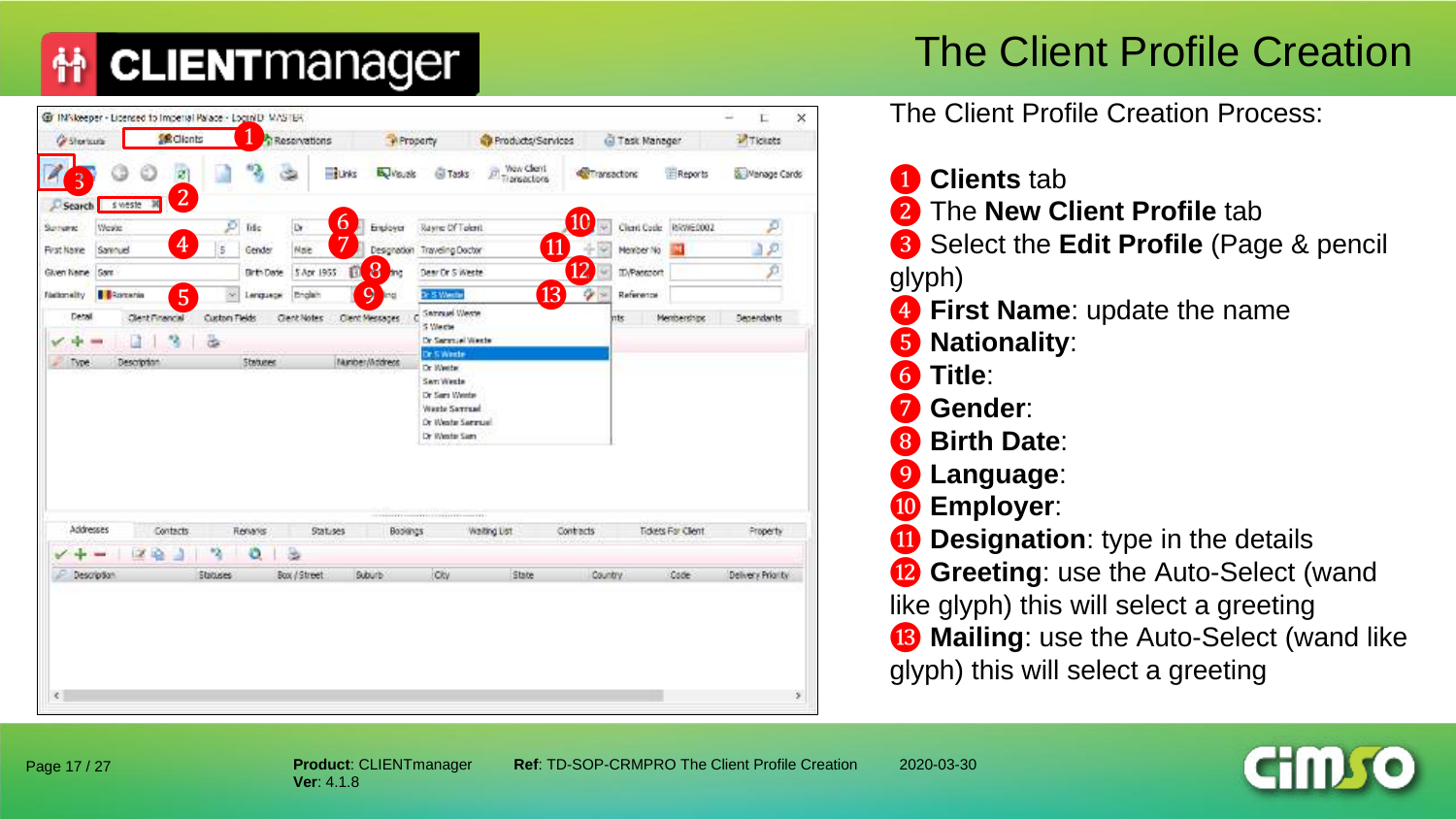#### The Client Profile Creation

| <b><i>Py</i></b> Shortouts |                                              | <b>SR</b> Clients              |               |                           | Reservations      |               | Property         |                              | Products/Services                       |                    | Task Manager |                      | <b>PITICKETS</b>   |  |
|----------------------------|----------------------------------------------|--------------------------------|---------------|---------------------------|-------------------|---------------|------------------|------------------------------|-----------------------------------------|--------------------|--------------|----------------------|--------------------|--|
| <b>FILE</b><br>3           |                                              | ø                              |               | $\mathbf{a}_{\mathbf{b}}$ | G                 | <b>Market</b> | <b>Bullious</b>  | <b>GB</b> Tasks              | <b>Yiew Clerit</b><br>逳<br>Transactions | <b>Consections</b> |              | Reports              | Wanage Cards       |  |
| Search<br>Summer           | 5 ineste<br>Wester                           | $\overline{2}$<br>$\mathbf{x}$ | P             | Title                     | ü.                | 6             | Engloper         | Rayne Of Takes               |                                         | (10)<br>W)         |              | Clent Code 800/60002 |                    |  |
| First Name                 | Samuel                                       | 4                              | 5             | Gender                    | Male              |               |                  | Designation Traveling Doctor | $\overline{11}$                         | ÷<br>w.            | Member No    | m                    | p                  |  |
| Sivenifiante Sam           |                                              |                                |               | Birth Date                | 5 Apr 1955        | Б             | 8<br>ting        | Dear Dr 5 Weste              |                                         | 12                 | ID/Passport  |                      |                    |  |
| Nationality                | Romania                                      | $\overline{5}$                 | $\sim$        | Language                  | English           |               | <b>Q</b>         | Dr. S Weste                  | $\overline{13}$                         | AN3<br>×           | Reference    |                      |                    |  |
| Detail                     |                                              | Clent Financial                | Custom Fields |                           | Clent hotes       |               | Clerit Messages  | Clont Preferences            | Identification                          | Documents          |              | Memberships          | Desendants         |  |
| Type:                      | Description                                  |                                |               | <b>Statuses</b>           |                   |               | Number (Address) | Thurdy.                      | Access Restriction                      |                    |              |                      |                    |  |
|                            |                                              |                                |               |                           |                   |               |                  |                              |                                         |                    |              |                      |                    |  |
| Addresses                  |                                              | Contacts                       |               | Renario                   | Statuses          |               | Bookings         |                              | <b>Waiting List</b>                     | Contracts          |              | Tiolots For Client   | Frepo ty           |  |
|                            | ж<br>$\overline{\phantom{a}}$<br>Description | ×<br>m                         | 條<br>Statuens | ٥                         | ä<br>But / Street |               | Suburb           | Civ                          | statu                                   | Count's            |              | Code:                | Deliver o Prignity |  |

The Client Profile Creation Process:

 **Clients** tab The **New Client Profile** tab Select the **Edit Profile** (Page & pencil glyph) First Name: update the name

**Nationality**:

**Title**:

**Gender**:

**Birth Date**:

**Language**:

**Employer**

*O* Designation: type in the details

**12 Greeting**: use the Auto-Select (wand like

glyph) this will select a greeting

**B** Mailing: use the Auto-Select (wand like glyph) this will select a greeting

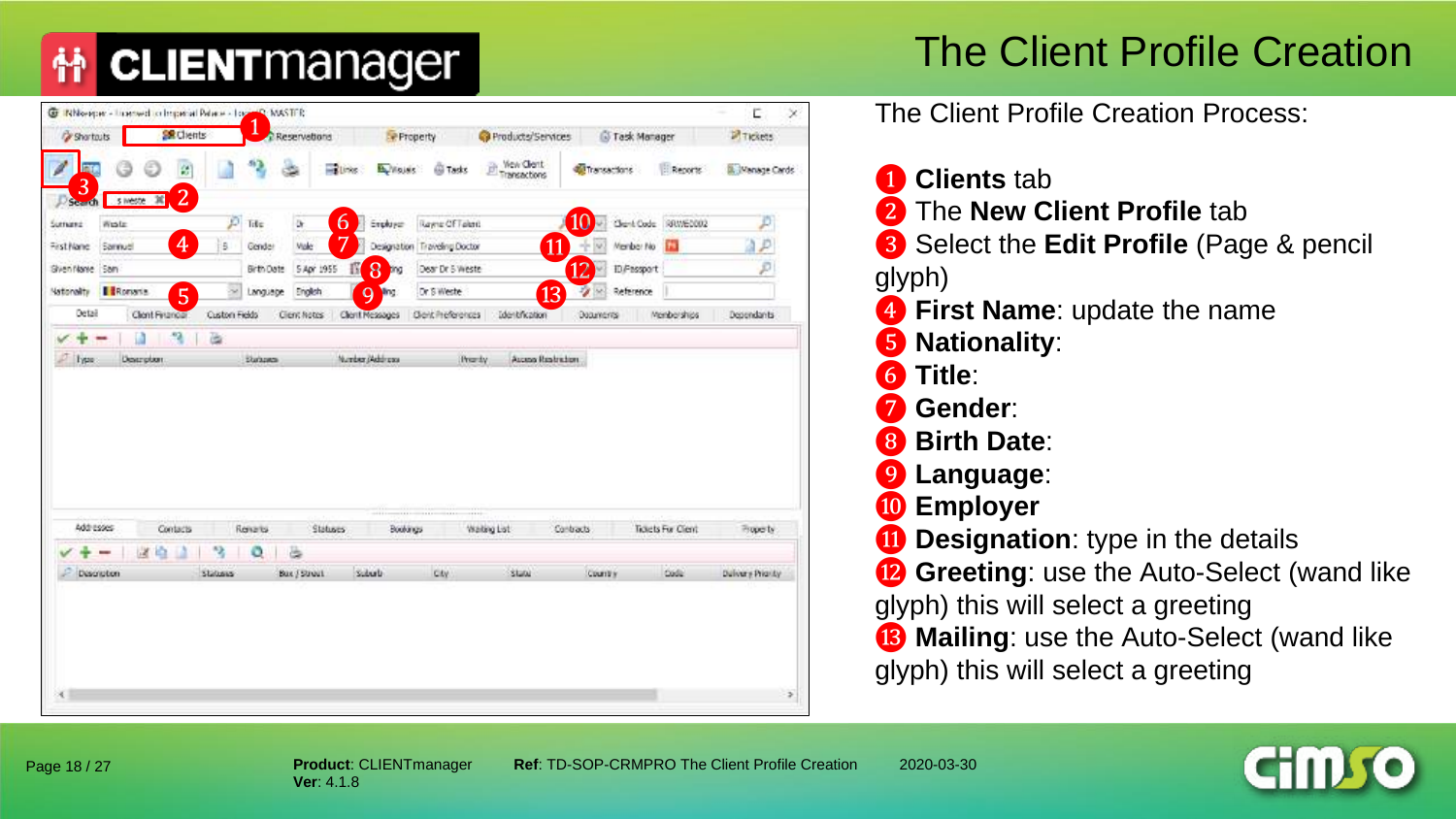#### The Client Profile Creation

|                                     |                                                                                                               |                      |                |                      |               |                                           | <b>M</b> Property                      | Products/Services                           |    |              | Task Manager |                           | Tickets           |
|-------------------------------------|---------------------------------------------------------------------------------------------------------------|----------------------|----------------|----------------------|---------------|-------------------------------------------|----------------------------------------|---------------------------------------------|----|--------------|--------------|---------------------------|-------------------|
| 3                                   | ø                                                                                                             |                      | $\mathbf{P}$   | Ġ.                   | <b>Burks</b>  | <b>By Vicuals</b>                         | <b>G</b> Tadro                         | View Client<br>ğ<br>Transactions            |    | Transactions |              | Reports                   | Manage Cards      |
| <b>D</b> Search<br>Weete<br>Sutname | $\overline{2}$<br>Sweste M                                                                                    | ø                    | Title          | tir.                 | 121 ISO       | Employer                                  | <b>Rayne Of Talent</b>                 |                                             | Рi | S<br>W)      |              | Client Code \$93 Victoria | ₽                 |
| Sarmusi<br>Print Name               |                                                                                                               | is.                  | Gender         | Male                 | $\frac{1}{2}$ | Designation                               | <b>Traveling Doctor</b>                |                                             |    | $-10.166$    | Mambur No.   | <b>PH</b>                 | ЗP                |
| Given Name Sam                      |                                                                                                               |                      | Brth Data:     | 5 Apr 1955           | 们.            | Greeting                                  | Dear Dr S Weste                        |                                             |    | ٠            | 10 Pasquart  |                           | P                 |
| <b>I</b> BROWN<br>Nationality       |                                                                                                               | 56                   | Language       | English              | w.            | <b>Hairg</b>                              | Dr S Weste                             |                                             |    | o            | Reference    |                           |                   |
| Detail                              | 4<br>Financial                                                                                                | Custom Parkis        |                |                      |               |                                           |                                        |                                             |    |              |              |                           |                   |
| Type.<br>D                          | 5<br>$P$ Tel. (Vi)<br><b>DECAT</b><br>27rd.00<br><b>SAFAKE</b><br><b>E</b> Final<br><b>Q</b> web<br>$9$ Other | 忌                    | Statuses       | <b>Client Fisher</b> |               | <b>Illiant Mettaces</b><br>Number/Address | <b>Client Preferences</b><br>Priority. | <b>Identification</b><br>Access Restriction |    | Documents    |              | Memberships               | Dependants        |
|                                     |                                                                                                               |                      |                |                      |               |                                           |                                        |                                             |    |              |              |                           |                   |
| <b>Addresses</b>                    | Contacts                                                                                                      |                      | <b>Renarks</b> | Statuses             |               | Bookings                                  |                                        | Watng ust                                   |    | Contracts    |              | Tickets For Client        | Property          |
| $\overline{\phantom{a}}$            | ×<br>谕                                                                                                        | ٠<br><b>Statutes</b> | ٥              | 当<br>Box / Street    |               | <b>Suburb</b>                             | tite                                   | Statut                                      |    | County       |              | <b>Cook</b>               | Delivery Priority |

- ❶ **Clients** tab
- ❷ The **New Client Profile** tab
- ❸ **Edit Client Profile** (page glyph
- **4** Details subtab
- ❺ Select the **New Address** (page glyph) to access the hidden menu. Select the relevant option:
- Tel (W)
- Cell
- $\cdot$  Tel (H)
- Fax
- Email
- Web
- Other

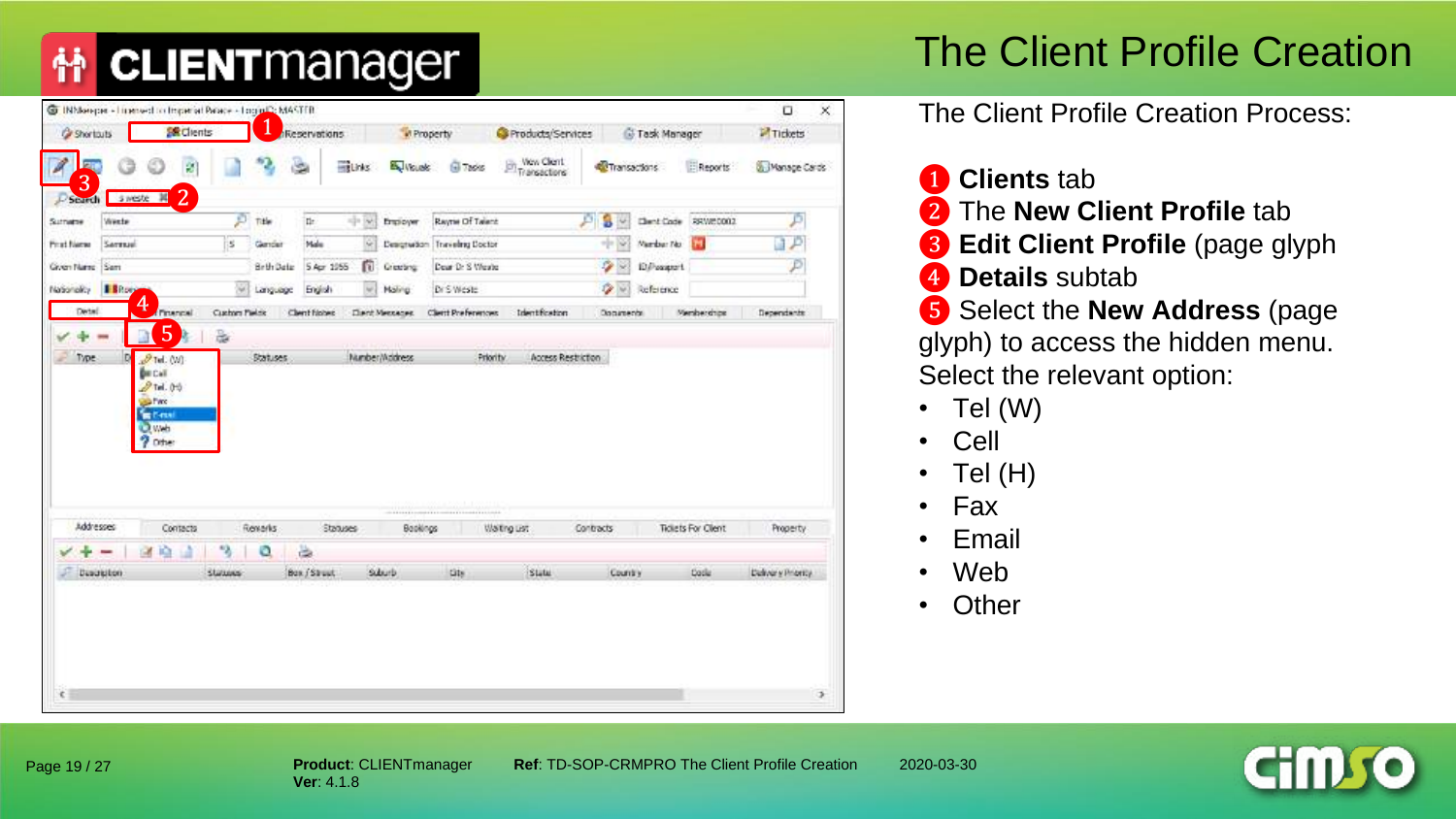#### The Client Profile Creation

|                              |                                              |               | a Reservations  |                          |                |                                      | Property                     | Products/Services                                       |                    |               | Task Manager |                    | <b>Z</b> Tickets    |
|------------------------------|----------------------------------------------|---------------|-----------------|--------------------------|----------------|--------------------------------------|------------------------------|---------------------------------------------------------|--------------------|---------------|--------------|--------------------|---------------------|
| <b>A</b><br><b>STEP</b><br>3 | Ø.                                           |               |                 | ≈                        | <b>Helling</b> | <b>B.</b> Visuals                    | <b>Gil Tasks</b>             | <b>Wew Client</b><br>ß,<br>Transactions                 |                    | Transactons   |              | Reports            | <b>Nanage Cards</b> |
| Search<br>Weste<br>Surrame   | $\overline{2}$<br>sweste W                   | P             | tale            | th.                      | 10 lbr         | Englanger                            | Rayne Of Talent              |                                                         | £                  | s<br>$\sim$   | Clerit Code  | RRIABOOC2          | £                   |
| Serriud<br>First Name        |                                              | s             | Gericki         | Nale                     | u              |                                      | Designation Travaling Doctor |                                                         |                    | <b>ST 50</b>  | Harrber No.  |                    |                     |
| Given Name Sam               |                                              |               | Birth Date      | S Apr 1955               | π              | Greekhu                              | Dear Dr S Wester             |                                                         |                    | $\mathcal{L}$ | ID/Nascort   |                    | p                   |
| Nasaraky 11ng                |                                              | 140           | Language        | Erigish                  |                | Maling                               | Dr S Weste                   |                                                         |                    | o<br>W        | Reference    |                    |                     |
| Detail                       | 4<br>mt F.                                   | Custom Pielok |                 | Clerrit Filoties         |                | Clent Metzages                       | Clark Preferences            | <b>Identification</b>                                   |                    | Documents:    |              | <b>Herberching</b> | <b>Depardents</b>   |
|                              |                                              |               |                 |                          |                |                                      |                              |                                                         |                    |               |              |                    |                     |
|                              | 5                                            | a,            |                 |                          |                |                                      |                              |                                                         |                    |               |              |                    |                     |
| Type.<br>E-mail<br>Cell<br>6 | Description<br>Principe ernal<br>Direct Cell |               | Statuses.       |                          | 0821234567     | Number/Address<br>drewerte@great.com | Priority.                    | Avenuare Access Helms<br><b>Editorage Access Hiding</b> | Access Restriction |               |              |                    |                     |
| Addresses                    | Contacts                                     |               | <b>Toomarks</b> |                          | Statuers       | Bookings                             | -------------------          | Waiting List                                            | Contracts          |               |              | Tidets For Clerk   | Property:           |
| e<br>ger.<br>Description     | <b>SE</b><br>楡                               | 储<br>Shatzam  | ٥               | 齒<br><b>Nox / Street</b> |                | Suburb                               | Dtv                          | Shope                                                   |                    | Country       |              | Code               | Delivery Prenty     |

- **Clients** tab
- The **New Client Profile** tab
- **Edit Client Profile** (page glyph
- **Details** subtab
- **Addresses** subtab
- Select the **New Address** (page glyph)

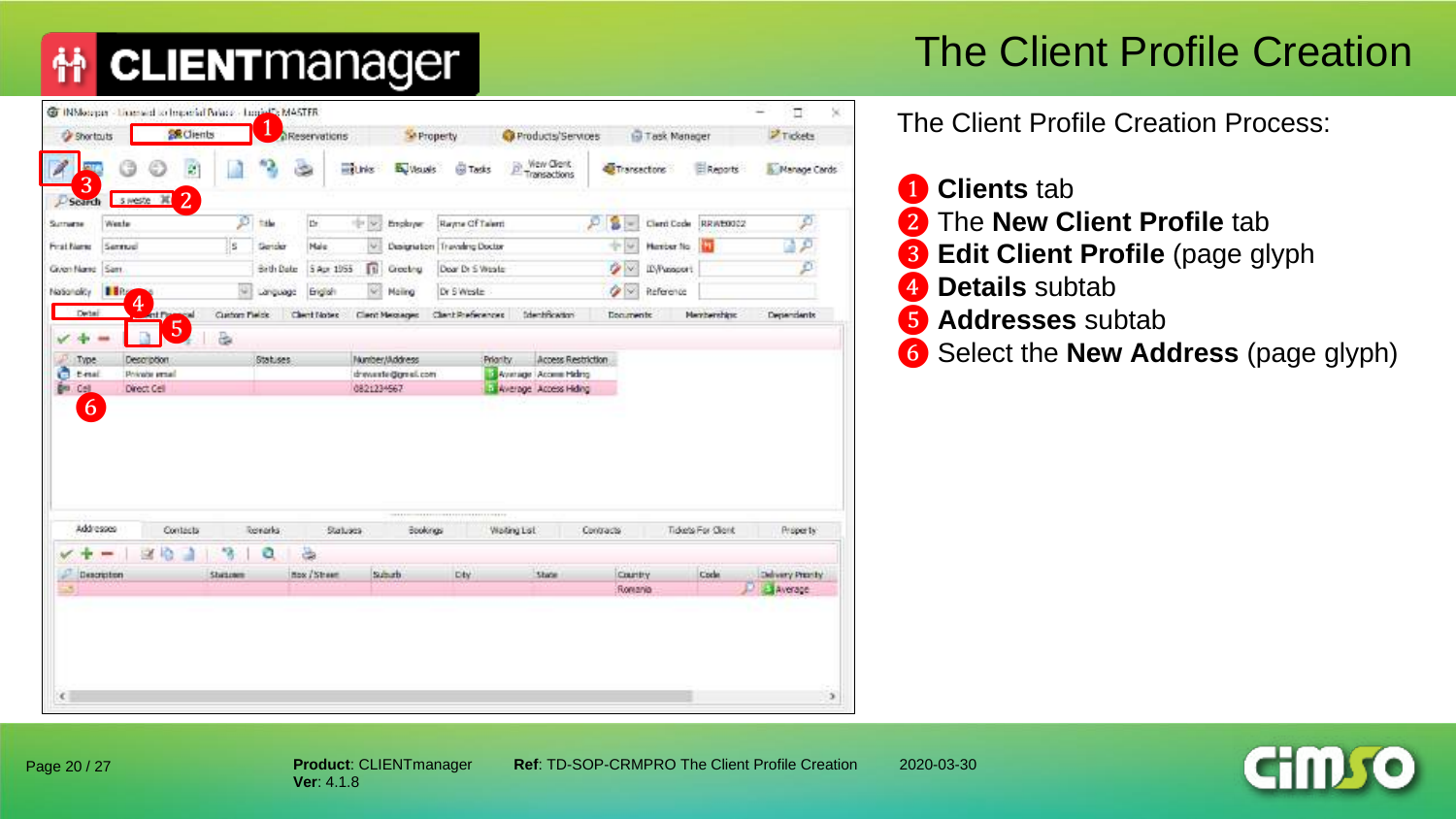#### The Client Profile Creation

| <b>A</b><br>$\hat{z}$<br>an.<br>3<br>$\overline{2}$<br>sweste W<br>Search<br>Weste<br>Sentual<br><b>Il Romanio</b><br>Detail<br>ert Financial<br>4 | 12<br>ø<br>tale<br>ls.<br>Gericki<br>Birth Date<br>140<br>Language | <b>Halling</b><br>∍<br>b.<br>the bay<br>Hale<br>u<br>S Apr 1955<br>n | <b>B.</b> Visuals<br>Englanger | <b>G</b> Tasks<br>Rayne Of Talent<br>Designation Travaling Doctor | <b>Wew Client</b><br>ß<br>Transactions | Transactons<br>s<br>£<br>$\sim$ | Cleri Code  | Reports              | Manage Cards       |
|----------------------------------------------------------------------------------------------------------------------------------------------------|--------------------------------------------------------------------|----------------------------------------------------------------------|--------------------------------|-------------------------------------------------------------------|----------------------------------------|---------------------------------|-------------|----------------------|--------------------|
| Surrume                                                                                                                                            |                                                                    |                                                                      |                                |                                                                   |                                        |                                 |             |                      |                    |
| First Name<br>Given Name Sam                                                                                                                       |                                                                    |                                                                      |                                |                                                                   |                                        |                                 |             | RRIVE0002            | 50                 |
|                                                                                                                                                    |                                                                    |                                                                      |                                |                                                                   |                                        | the live                        | Harrber No. |                      |                    |
| Nationality                                                                                                                                        |                                                                    |                                                                      | Greekhu                        | Dear Dr S Wester                                                  |                                        | Ý<br>W.                         | ID/Passport |                      | Đ                  |
|                                                                                                                                                    |                                                                    | Erigish                                                              | Maiing                         | Dr S Weste                                                        |                                        | Ù<br>×                          | Reference   |                      |                    |
|                                                                                                                                                    | Custom Plaints                                                     | Cleart Notes                                                         | <b>Clent Metziager</b>         | Clarit Preferences                                                | <b>Identification</b>                  | Documents:                      |             | <b>Heinbershirs:</b> | <b>Departisots</b> |
| 函<br>Type.<br>Description                                                                                                                          | Statuses.                                                          |                                                                      | Number/Address                 | Priority:                                                         | Access Restriction                     |                                 |             |                      |                    |
|                                                                                                                                                    |                                                                    |                                                                      |                                |                                                                   |                                        |                                 |             |                      |                    |
| G<br>Principe ernal<br>Einal                                                                                                                       |                                                                    |                                                                      | drewinte@griel.com             |                                                                   | Avvirage Access Hidrog                 |                                 |             |                      |                    |
| ğu.<br>Direct Cell<br>Call                                                                                                                         |                                                                    | 0821234567                                                           |                                |                                                                   | <b>Edwardge Access Hiding</b>          |                                 |             |                      |                    |
|                                                                                                                                                    |                                                                    |                                                                      |                                |                                                                   |                                        |                                 |             |                      |                    |
| 5<br>Addresses<br>Contacts<br>È                                                                                                                    | Torrarks                                                           | Statuers                                                             | Bookings                       |                                                                   | <b>Waiting List</b>                    | Contracts                       |             | Tides For Gent       | Property:          |
| 6<br><b>SK</b>                                                                                                                                     | ٥                                                                  |                                                                      |                                |                                                                   |                                        |                                 |             |                      |                    |
| Description<br>Shatzam                                                                                                                             |                                                                    | 菡<br><b>Rox / Stream</b>                                             | Suburb                         | Div                                                               | Shope                                  | Country                         |             | Code                 | Delivery Presidy   |

- **Clients** tab
- The **New Client Profile** tab
- **Edit Client Profile** (page glyph
- **Details** subtab
- **Addresses** subtab
- Select the **New Address** (page glyph)

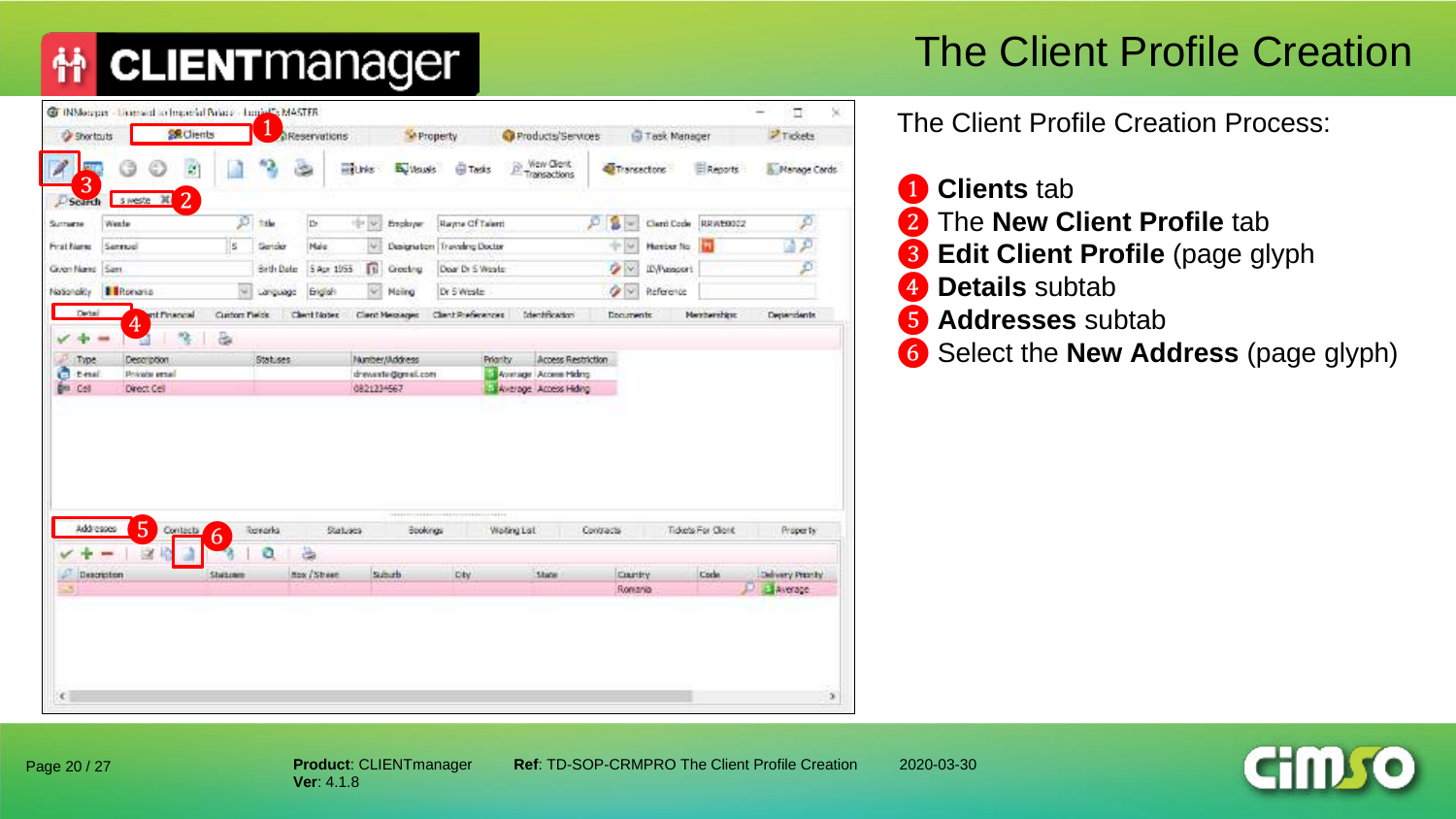#### The Client Profile Creation

| <b>Shortcuts</b>            | <b>PR</b> Clients   |                                      | Reservations    | <b>M</b> Property          |                              | Products/Services                  |                    |                       | Task Manager             | Tickets          |
|-----------------------------|---------------------|--------------------------------------|-----------------|----------------------------|------------------------------|------------------------------------|--------------------|-----------------------|--------------------------|------------------|
| a.<br>3                     | ø<br>$\overline{2}$ |                                      | durks:          | <b>By Visuals</b>          | <b>G</b> Tasks               | Went Listeri:<br>匝<br>Transactions |                    | <b>C</b> Transactions | <b>E</b> Reports         | Manage Cards     |
| Seranch<br>Weide<br>Sumarre | я<br>a washi        | Þ<br>Title                           | 'Dr.            | $+0$<br>Enployer           | Rayme Of Talent              |                                    | $P$ 8 $\sim$       |                       | Clent Code RRWED002      | P                |
| Samuel<br><b>First Name</b> | $\mathbb{R}^+$      | Gender                               | Mode            | $\sim$                     | Designation Traveling Doctor |                                    |                    | 4-52                  | <b>CO</b><br>Nember No.  |                  |
| Shien Name Sam              |                     | Brth Date                            | 5 Apr 1955      | Ü<br>Greeting              | Dear Dr 5 Weete              |                                    |                    | ÷                     | D.Passport               | Þ                |
| $\mathbf{H}$                |                     | $\overline{\phantom{a}}$<br>Language | <b>English</b>  | w<br><b>Naing</b>          | Dr 5 Weete                   |                                    |                    | ٠                     | Reference                |                  |
| Nationality                 | $\overline{4}$      |                                      |                 |                            |                              |                                    |                    |                       |                          |                  |
| Detail                      | <b>Contribution</b> | <b>Custom Fields</b>                 | Client Notes    | Clent Messages             | Client Preferences           | <b>Sdendification</b>              |                    | <b>Documents</b>      | <b>Membershes</b>        | Dependents       |
| ÷<br><b>The State</b>       | -3<br>溢<br>a        |                                      |                 |                            |                              |                                    |                    |                       |                          |                  |
| Type:                       | Description.        | Sheraneer                            |                 | <b>Fitzplast /Acklesse</b> |                              | Priority                           | Arcasas Rasimidano |                       |                          |                  |
| E-mail                      | Private email       |                                      |                 | droweste@griail.com        |                              | El Average Access Hiding           |                    |                       |                          |                  |
| <b>DE CAL</b>               | Drect Cell          |                                      |                 | 0121234567                 |                              |                                    |                    |                       |                          |                  |
|                             |                     |                                      |                 |                            |                              | - Wierage Access Hiding            |                    |                       |                          |                  |
|                             | $\overline{5}$      |                                      |                 |                            |                              |                                    |                    |                       |                          |                  |
| Addresses                   | Contacts<br>6       | Renarks                              | <b>Statuses</b> | <b>Bookings</b>            |                              | Waiting List                       | Contracts          |                       | <b>Tidets For Client</b> | Property         |
|                             |                     | a                                    | Ъ               |                            |                              |                                    |                    |                       |                          |                  |
| Description:                | Statution           |                                      | Bus / Street    | Subside                    | <b>Cty</b>                   | State                              |                    | <b>Dountry</b>        | Code                     |                  |
| Residental                  | Physical            |                                      | 1 ABC Street    | Abot:                      | Suffex                       | West.                              |                    | Romania               | 15870                    | Average          |
|                             | $\overline{7}$      |                                      |                 |                            |                              |                                    |                    |                       |                          |                  |
|                             | 8                   |                                      |                 |                            |                              |                                    |                    |                       |                          | Delivery Promits |
|                             |                     |                                      |                 |                            |                              |                                    |                    |                       |                          |                  |
|                             |                     |                                      |                 |                            |                              | 9                                  |                    |                       |                          |                  |
|                             |                     |                                      |                 |                            |                              |                                    |                    |                       |                          |                  |

The Client Profile Creation Process:

 **Clients** tab The **New Client Profile** tab **Edit Client Profile** (page glyph Details subtab **Addresses** subtab Select the **New Address** (page glyph)  $\sigma$  **Description** column: the Description **Statuses** column: selected Status **Box / Street; Suburb; City, State, Country; Code** columns: type in the address corresponding to the columns

Page 21 / 27

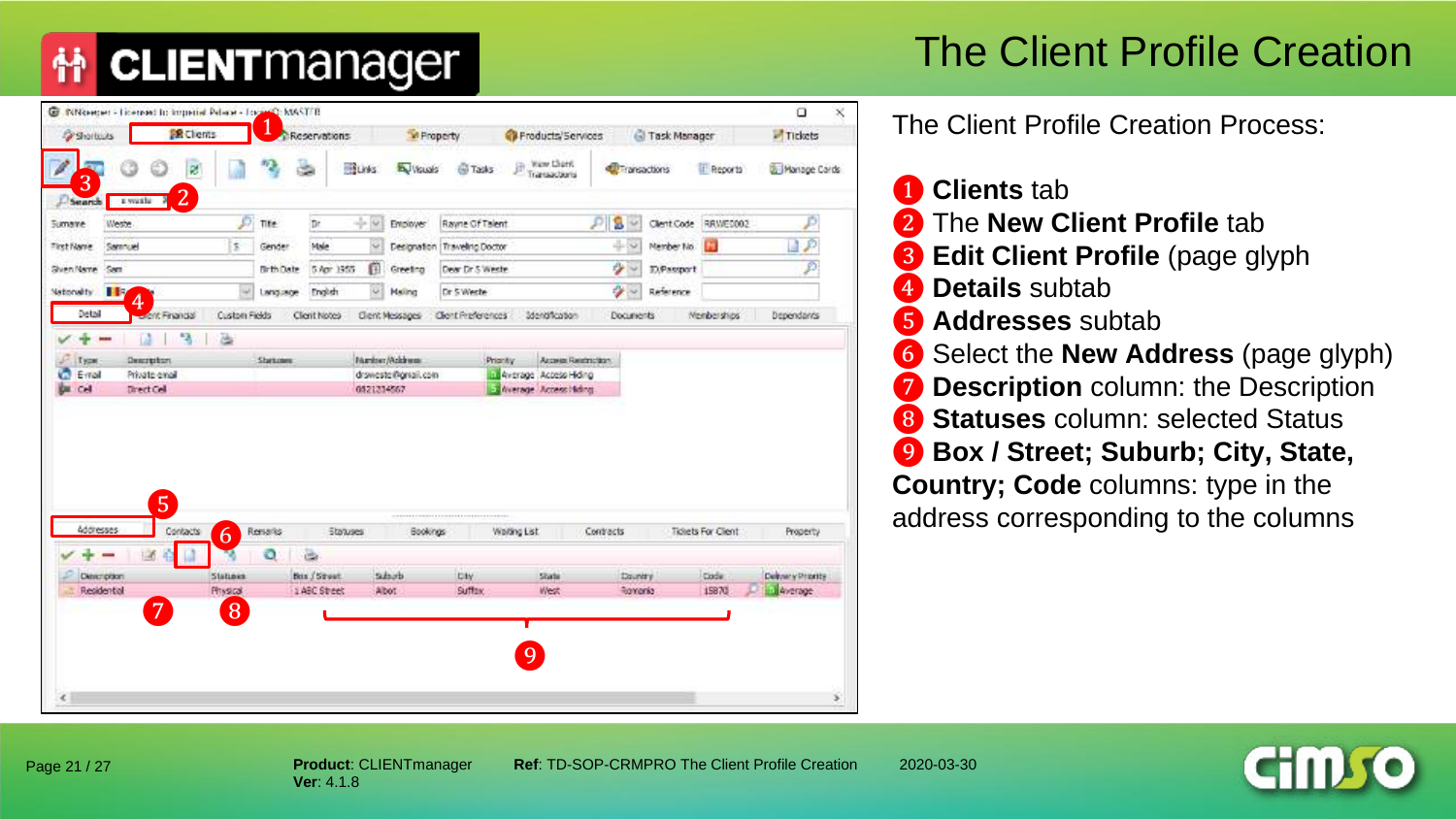## The Client Profile Creation

| <b>Gristrato</b>             | <b>SR Clients</b>                    | J                   | Reservations      |                     | " Property                     | Products/Services                   |               | Task Manager |                     | Tickets      |  |
|------------------------------|--------------------------------------|---------------------|-------------------|---------------------|--------------------------------|-------------------------------------|---------------|--------------|---------------------|--------------|--|
| 3                            | ø                                    |                     | <b>BLINS</b><br>œ | <b>By Visuals</b>   | <b>El Tasks</b>                | vant Ularri.<br>jh,<br>Transactions | Transactors   |              | <b>E</b> Reports    | Manage Cards |  |
| Search<br>weste.<br>Surnaree | $\overline{2}$<br>Dr.S Wasta 34<br>Þ | Title               | Dr.<br>$+8$       | Entployer           | Rayne Of Talent                |                                     | S V<br>₽      | Client Code: | RRWE0002            | ₽            |  |
| Samuel<br><b>First Name</b>  | s.                                   | Gender              | <b>Make</b>       | w                   | Designation   Traveling Doctor |                                     | 中国            | Member No.   |                     |              |  |
| Given Name Sam               |                                      | Brth Oate           | 5 Apr 1955        | Ű.<br>Greeting      | Dear Dr 5 Weste                |                                     | o se          | ID/Passport  |                     |              |  |
| Ronania<br>Nationality       | $\ddot{\phantom{1}}$                 | Language            | English           | wi<br><b>Maling</b> | Dr 5 Weste                     |                                     | 空间            | Reference    |                     |              |  |
| Octal                        | d Francial<br>Custom Fights<br>4     |                     | Clerit hopes      | L'Ient Massages     | Client Preferences             | <b>Identification</b>               | Documents     |              | Meriberships        | Dependants   |  |
|                              |                                      |                     |                   | 0821234567          |                                | - Average Access Hong               |               |              |                     |              |  |
|                              |                                      |                     |                   |                     |                                |                                     |               |              |                     |              |  |
| Addresses                    | 5<br>Contacts                        | Remarks             | Statutes          | Bookings            | ----                           | Waiting List                        | Contracts     |              | Tickets Por Clurrit | Property     |  |
| Contact Name                 | $\mathbf 6$<br>品                     | Contact Designation |                   |                     | Contact Number                 |                                     | Contact Nobes |              |                     |              |  |

- **Clients** tab
- The **New Client Profile** tab
- **Edit Client Profile** (page glyph
- Details subtab
- Contacts subtab
- Select the **New Contact** (Page glyph)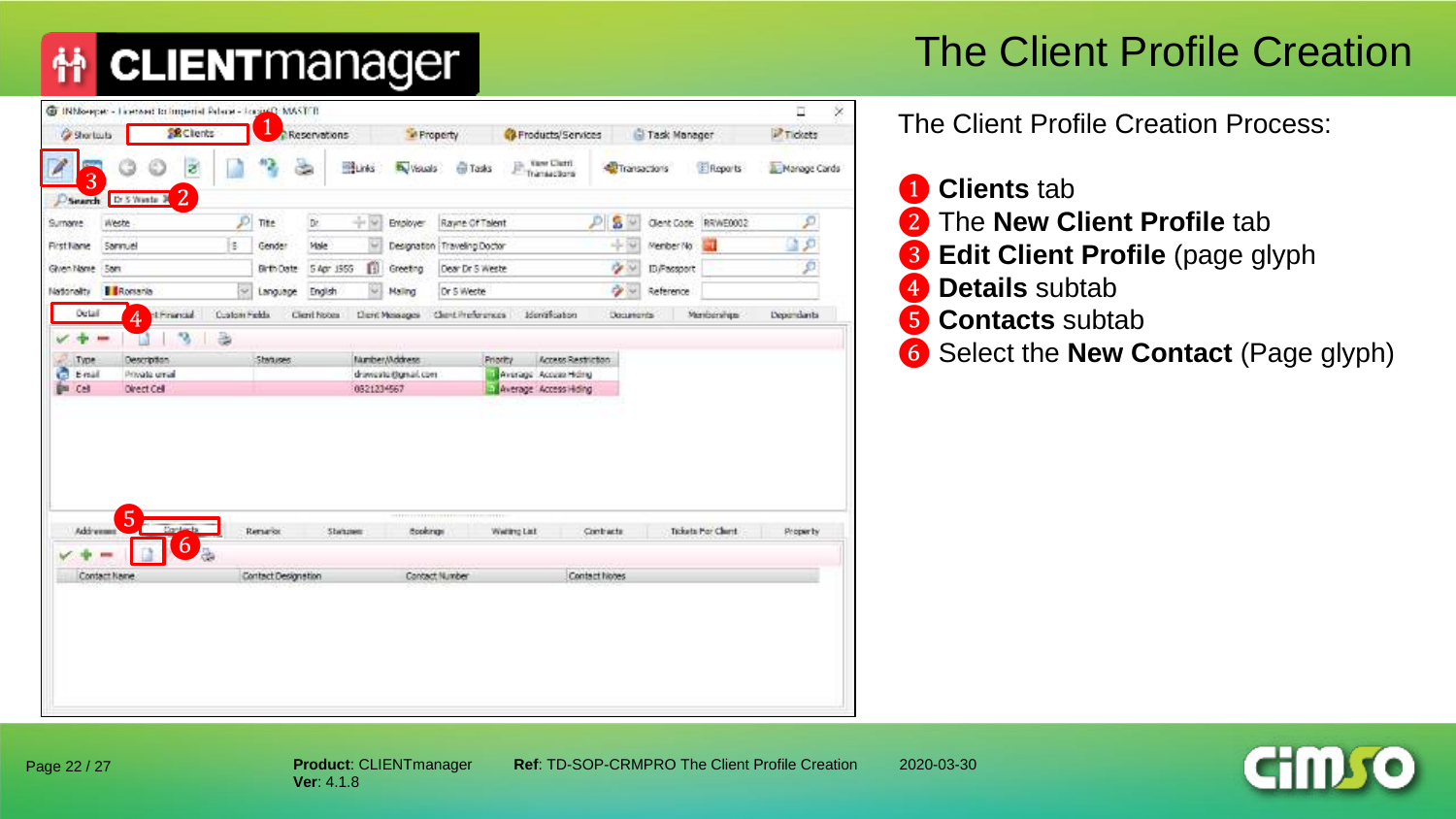#### The Client Profile Creation

| <b>Cy Shortcuts</b>         | <b>Exclients</b>                         |              |                     | <b>C</b> Reservations | W Property                        |                              | Products/Services                                   |               | Task Manager |                      | Tickets           |
|-----------------------------|------------------------------------------|--------------|---------------------|-----------------------|-----------------------------------|------------------------------|-----------------------------------------------------|---------------|--------------|----------------------|-------------------|
| 3                           | ø                                        |              | 2                   | $\mathbb{R}$          | <b>Burks</b><br><b>ES Vicuals</b> | <b>GI Tadio</b>              | View Client<br><b><i><u>Bit Transactors</u></i></b> | Transactions  |              | Reports              | Manage Cards      |
| Search<br>Surrustee         | $\overline{2}$<br>Dr S Weste 3<br>Weeter | p            | Title               | The                   | -9-36<br>Employer                 | Reyne Of Talent              |                                                     | s<br>₽<br>W.  |              | Client Code SRWEDD02 |                   |
| <b>Print Name</b>           | Service.                                 | is.          | Gender              | Malu                  | ÷                                 | Designation Traveling Doctor |                                                     | $+8$          | Mambur No.   | 73                   |                   |
| Given Name Sam              |                                          |              | Brth Oats:          | S Apr 1955            | m<br>Greening                     | Dour Dr S Weste              |                                                     | ٠<br>$\sim$   | 10 Fessport  |                      |                   |
| Nationality <b>FR</b> Rooms |                                          | 561          | Language            | English               | <b>Malirio</b>                    | Di S Weste                   |                                                     | ۰<br>W.       | Reference    |                      |                   |
| Detail                      | 4<br>t Pinencial                         | Custom Pakis |                     | Clent Notes           | Clark Metcaner.                   | <b>Client Preferences</b>    | tdentfication                                       | Oppurients    |              | Memberships          | <b>Dependants</b> |
|                             |                                          |              |                     | Vikado Weste          | 8                                 |                              |                                                     |               |              |                      |                   |
|                             |                                          |              |                     |                       |                                   |                              |                                                     |               |              |                      |                   |
| <b>Addresses</b>            | 5<br>Contacts                            |              | Renarks             | <b>Stanuoes</b>       | Bookings                          |                              | Waiting List                                        | Contracts     |              | Tickets For Client   | Property          |
|                             | 6                                        | 菡            |                     |                       |                                   |                              |                                                     |               |              |                      |                   |
| Contact Name                |                                          |              | Contact Designation |                       |                                   | Danfact Manber               |                                                     | Contact Notes |              |                      |                   |



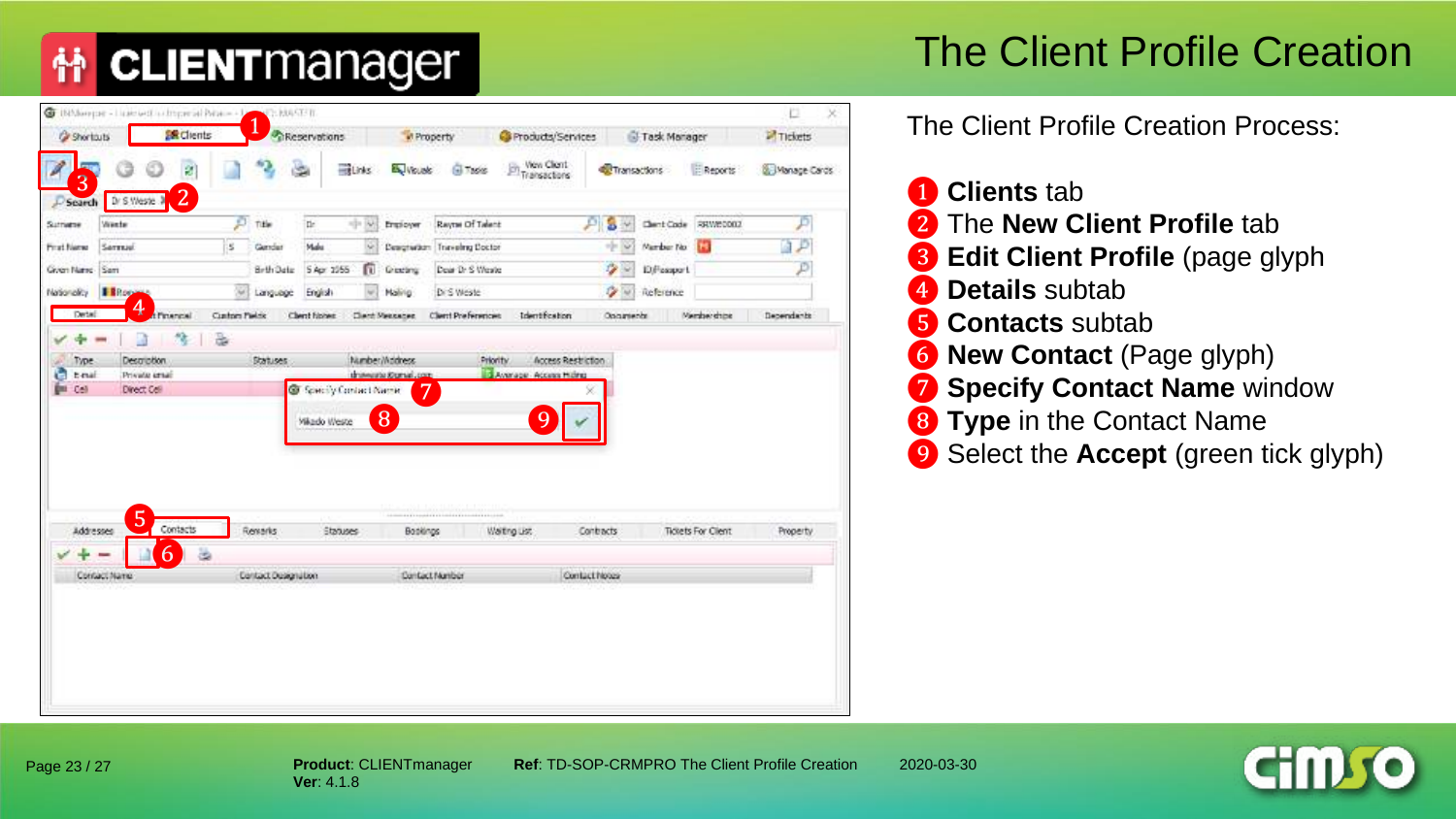#### The Client Profile Creation

| <b>Shartuits</b> | <b>IR Clients</b>                                 |                   |                                | a Reservations |               | Property            |                                    |              | Products/Services                                    |                    | Task Manager |                          | Tickets      |
|------------------|---------------------------------------------------|-------------------|--------------------------------|----------------|---------------|---------------------|------------------------------------|--------------|------------------------------------------------------|--------------------|--------------|--------------------------|--------------|
| 3                | ø                                                 |                   |                                |                | <b>BLinks</b> | <b>By visuals</b>   | <b>GITasks</b>                     | jì.          | <b>Wew Client</b><br>Transactions                    | Transactions       |              | E Reports                | Hanage Cards |
| Simana           | $\overline{2}$<br>D'Search D'S Weste. W<br>Wester | Þ                 | Trider                         | the.           | $=14.166$     | Employer.           | <b>Savrar Of Talent</b>            |              |                                                      | s<br>D<br>W        |              | Clerit Code RRW10002     | Đ            |
| First Name       | Samud                                             | iš.               | Gender                         | <b>Male</b>    | ŵ.            |                     | Designation Traveling Doctor       |              |                                                      | $+8$               | Member No.   |                          | 1P           |
| Given Name: Sam  |                                                   |                   | Birth Date                     | 5 Apr 1555     | ß             | Greeting            | Dear Dr S Weste                    |              |                                                      | ۰                  | ID/Pessport  |                          | P            |
| Nationality      | I I Romania                                       | Set.              | Language                       | English        | ×             | Malino <sup>1</sup> | Dr 5 Weste                         |              |                                                      | <b>Card Street</b> | Reference    |                          |              |
| Détail           | ent Financial                                     | Custom Ripids     |                                | Client Floors  |               | Clont Messages      | Clem Proferences                   |              | Identification.                                      | Documents          |              | Monberships              | Dependants   |
|                  | 4<br>植                                            | ä                 |                                |                |               |                     |                                    |              |                                                      |                    |              |                          |              |
| lype             | <b>Description</b>                                |                   | Statusca                       |                |               | Number/Address      |                                    | Priority.    | Access Restriction                                   |                    |              |                          |              |
|                  |                                                   |                   |                                |                |               |                     |                                    |              |                                                      |                    |              |                          |              |
| E-mail<br>Coll   | Private erral<br>Deed Oil                         |                   |                                |                | 0821231567    | draweste @gmail.com |                                    |              | - Average Access Hickey<br>LLB Avenage Access Hiding |                    |              |                          |              |
|                  | Contacte                                          | 5                 |                                |                |               |                     | ---------------------------------- |              |                                                      |                    |              |                          |              |
| Addresse         | b                                                 |                   | Remarks                        | Staguere       |               | Bookings            |                                    | Walting List |                                                      | Contracts          |              | <b>Tidets For Client</b> | Property     |
| Contact Name     |                                                   | $\partial \theta$ |                                |                |               |                     | Contact Number                     |              |                                                      | Contact Nobes      |              |                          |              |
| Mikado Waarad    |                                                   |                   | Contact Designation<br>Descher |                |               | 0761234562          |                                    |              |                                                      |                    |              |                          |              |
| e<br>ăн          | 7                                                 |                   |                                | 8 <sup>1</sup> |               |                     |                                    | 9            |                                                      |                    | 10           |                          |              |
|                  |                                                   |                   |                                |                |               |                     |                                    |              |                                                      |                    |              |                          |              |
|                  |                                                   |                   |                                |                |               |                     |                                    |              |                                                      |                    |              |                          |              |

The Client Profile Creation Process:

- ❶ **Clients** tab
- ❷ The **New Client Profile** tab
- ❸ **Edit Client Profile** (page glyph
- **4.** Details subtab
- **6** Contacts subtab
- ❻ Select the **New Contact** (Page glyph)
- $\bullet$  **Contact Name** column: the Added Name (can be edited here once the new line has been added)
- ❽ **Contact Description** column: type in the description
- **<sup>O</sup>** Contact Number column: type in the number
- **10 Contact Name** column: type in the notes



Page 24 / 27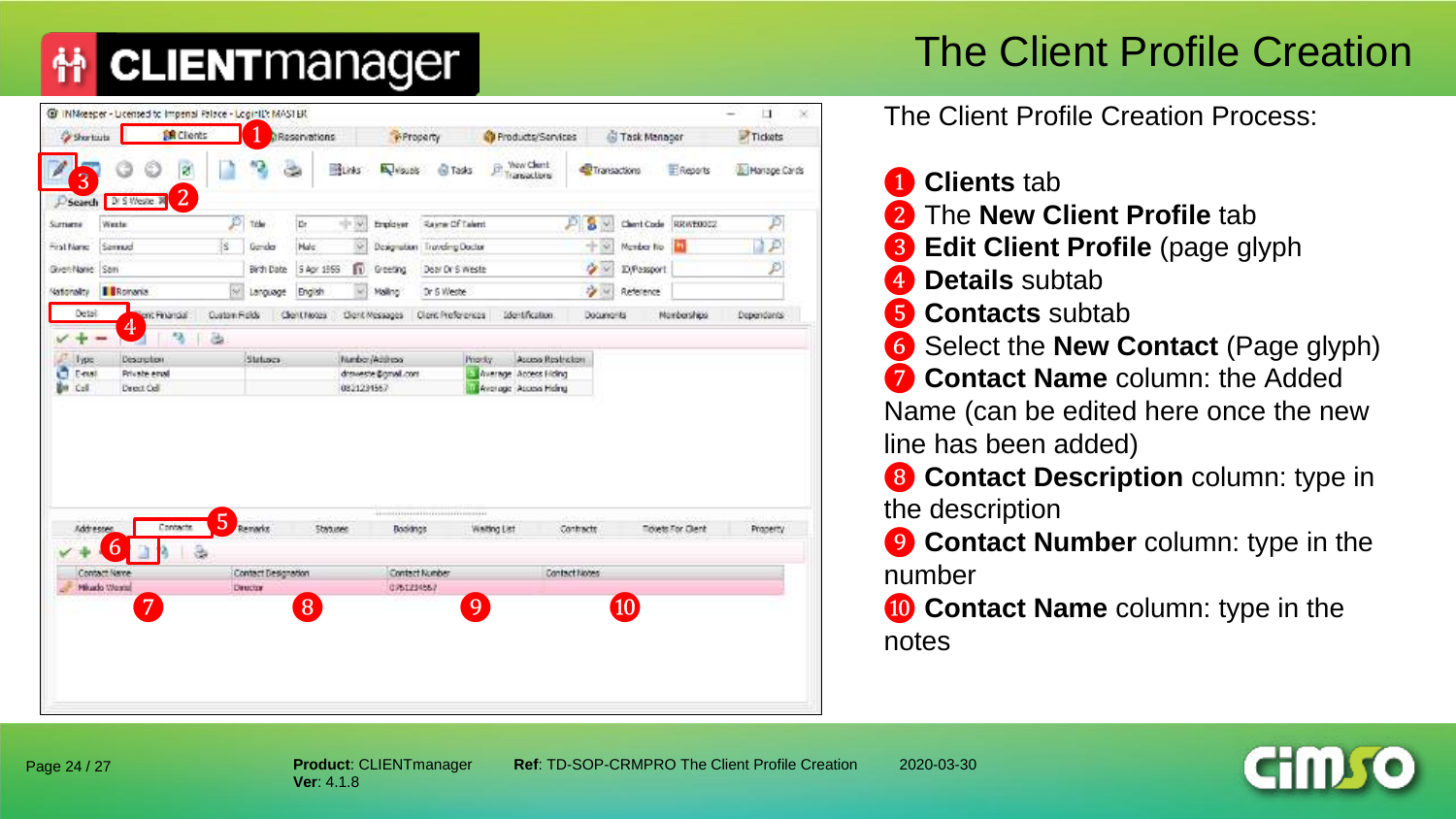## The Client Profile Creation

| <b>SR</b> Clients<br><b>C</b> Shortcuts       |                 |                     |                              |                                      |                |              |                     | D.                | $\times$ |
|-----------------------------------------------|-----------------|---------------------|------------------------------|--------------------------------------|----------------|--------------|---------------------|-------------------|----------|
|                                               | T               | Reservations        | Property                     | Products/Services                    |                | Task Manager |                     | <b>P</b> Tickets  |          |
| <b>SOFT</b><br>ø<br>3                         | 4               | <b>HIPUTKE</b>      | B. Visues                    | Wey Client<br><b>Gi Tasks</b>        | Transactions   |              | 围<br>Reports        | Manage Cards      |          |
| Dris Weste 3 2<br>Search<br>Wester<br>Surrume | ø<br>Title      | Dr.<br>中国           | Employer                     | <b>Rayne Of Talent</b>               | s<br>ø<br>wi   |              | Clunt Code 54WE0002 |                   |          |
| Samuel<br><b>First Name</b>                   | s<br>Cender     | Male<br>w           | Designation Traveling Doctor |                                      | $+8$           | Member No.   | $\mathbf{r}$        | Þ                 |          |
| Given Name (Saw                               | Birth Date      | 筺<br>5 Apr 1955     | Greeting                     | Dear Dr S Weste                      | ۰<br>s.        | ID/Passport  |                     |                   |          |
| <b>B</b> Romania<br>Nationality               | Ø.<br>Language  | English             | Meling                       | Dr 5 Weste                           | $\alpha$       | Reference    |                     |                   |          |
| Detail<br>Clent Financial                     | Custom Fields   | <b>Cleric Notes</b> | Client Messages              | Client Proferences<br>Identification | Documental     |              | Mondacrahios        | <b>Becombants</b> |          |
|                                               |                 |                     |                              |                                      |                |              |                     |                   |          |
| Addresses<br>Corriacia                        | <b>Renald</b>   | Statuses            | <b>Books up</b>              | Waiting List                         | Contracta      |              | Tickets For Clarit  | Properly          |          |
|                                               | Ö               | ä                   |                              |                                      |                |              |                     |                   |          |
| Description                                   | <b>Statuers</b> | flox / Street       | Schutt                       | Dży<br>State                         | <b>Country</b> |              | <b>Code</b>         | Delivery Priority |          |
| Residential                                   | Physical        | 1 ABC Street        | Abut                         | Sufflox<br>west                      | Rotsana        |              | 15870               | <b>EL Average</b> |          |

- ❶ **Clients** tab ❷ The **Create Client's Profile** tab ❸ Select the **Edit** (Page 7 Pencil glyph) this will change the editable areas from pink back to blue. Which will lock the profile
- 4 Select the **Print** (printer glyph) to print the profile

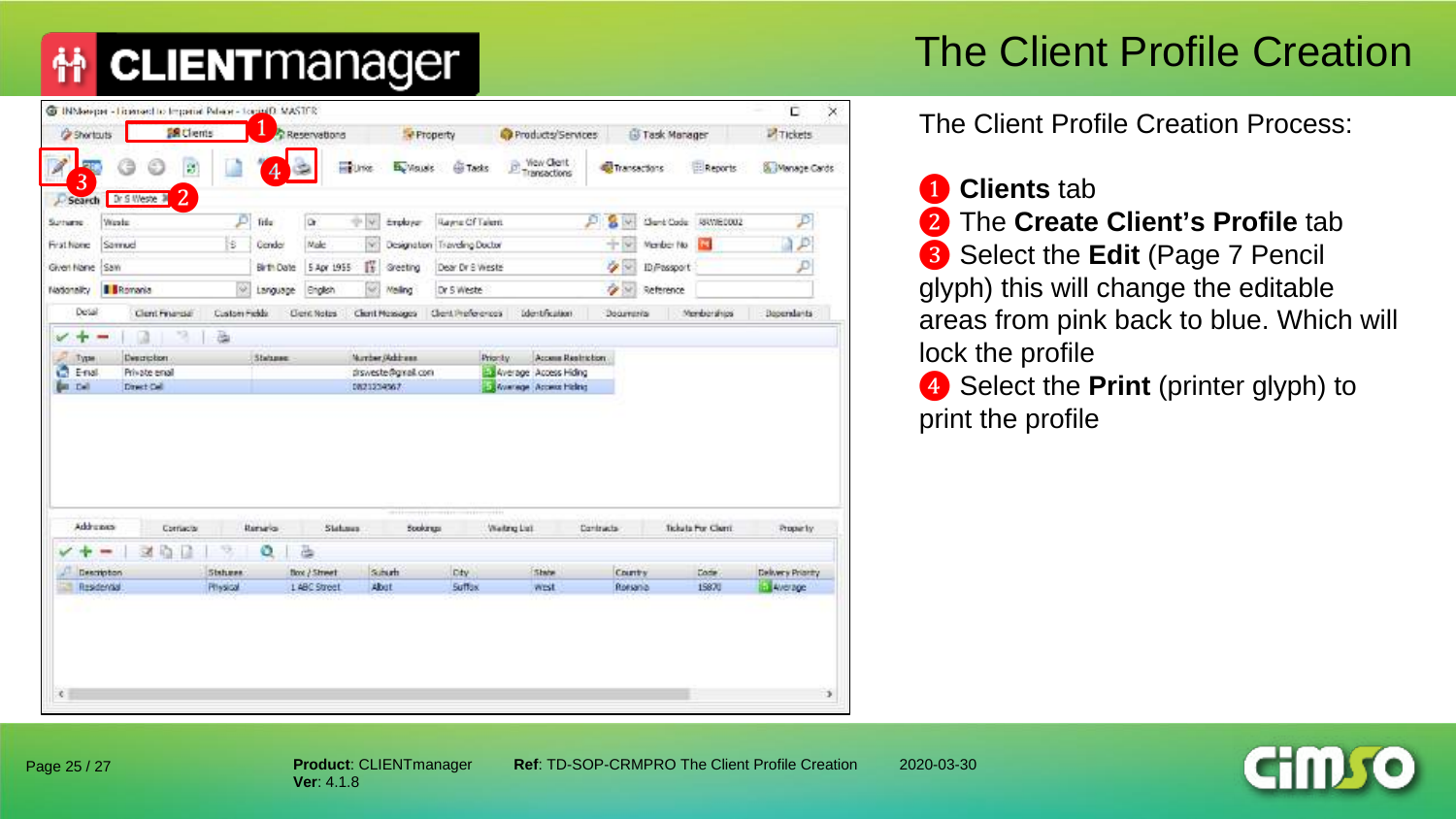## 什 CLIENTManager

#### Print Preview

| 配<br><b>Gr Print Preview - Clent Datasheet</b><br>$\times$<br>F.<br>Search Dr<br>Sutterne<br><b>JVWIIT</b><br>Client Code<br>WESTONIA<br>Client Resort Dr s weste-<br>Manber Na<br><b>Mirst Name</b><br>×<br>Personal Details<br>Given Name<br><b>PECCASE</b><br><b>BITMER</b><br>finder:<br><b>CAN ONE</b><br>is from<br>1-movings<br>First <b>Kenn</b><br><b>Benter</b><br>Meki.<br><b>M</b> you aug 10s<br><b>Service</b><br>$\blacksquare$<br>Nationality<br><b>BOISTO</b><br><b>DOM: NOTE</b><br>DNY OF IT HANDS.<br>MAYNE SLAW, Trimmin<br><b>MEDIA CAT</b><br>RUNG OF TERM<br>60 TO 1879<br>LAIRTHIS<br>that uns<br>Triangling David<br><b>GAMMER</b><br>De site isni fore<br><b>Bash : Dale</b><br>Contact Details<br><b>Dependants</b><br>If a wanter<br>imates sale<br>NUMBER<br><b>Demokratike</b><br><b>MAUTENMANN</b><br>sining.<br>Die me<br>a.<br><b>SEASER</b><br><b>Newsale</b><br><b>STAR</b><br><b>Gridad Handson</b><br>dates an indicated contribution Bright<br><b>INCORDINATIONAL GMT</b><br>Type<br>G<br>E-mail<br><b>Olerittisks</b><br><b>Billistes</b><br>Lise ed Memberships<br><b>WAY</b><br><b>Cell</b><br>Television<br>Additions Debit<br>PERIODI<br>1100 Stride<br>8.ive<br><b>Suites</b><br>Revil.<br><b>SINK</b><br><b>ADVICES</b><br>Financial information<br><b>Cest Prized</b><br>Cam says Regists<br>Last Transaction<br><b>Tax Neurativation</b><br>Owald Links<br><b>IPT Sunction</b><br><b>National</b><br>Pena Herita<br><b>Announce Nemie</b><br><b>Suntilines</b><br>Addresses<br><b>Bank Caste</b><br><b>Ammedd Trune</b><br>ADDDGRFF FRUITS41<br>UP BY DO SHEREA<br>Green Door<br>El binded Hides:<br><b>Nematis</b><br>Description<br><b>BEAN</b><br>Il Residental<br><b>E</b> Average<br><b>Progress</b><br>Zoom<br><b>BLoad Report</b><br>區<br>볓<br>a<br>×<br><b>Phot Soluci</b><br>Pres.<br>Fax<br>E-mail<br>Save Report<br>Cost<br><b>STORY</b><br>Page 1 of 1 | Shartouts | <b>SR</b> Clents | Reservations | <b>A</b> Property<br>corn.<br><b>ACT</b> | Products/Servi I Task Manager | <b>Sy Worldfow</b><br>m.<br>m. | $\Box$ Tickets<br>Manage Cards |
|--------------------------------------------------------------------------------------------------------------------------------------------------------------------------------------------------------------------------------------------------------------------------------------------------------------------------------------------------------------------------------------------------------------------------------------------------------------------------------------------------------------------------------------------------------------------------------------------------------------------------------------------------------------------------------------------------------------------------------------------------------------------------------------------------------------------------------------------------------------------------------------------------------------------------------------------------------------------------------------------------------------------------------------------------------------------------------------------------------------------------------------------------------------------------------------------------------------------------------------------------------------------------------------------------------------------------------------------------------------------------------------------------------------------------------------------------------------------------------------------------------------------------------------------------------------------------------------------------------------------------------------------------------------------------------------------------------------------------------------------------------------------------------------------------------------------------------------------------------------------------------------------------------------------|-----------|------------------|--------------|------------------------------------------|-------------------------------|--------------------------------|--------------------------------|
|                                                                                                                                                                                                                                                                                                                                                                                                                                                                                                                                                                                                                                                                                                                                                                                                                                                                                                                                                                                                                                                                                                                                                                                                                                                                                                                                                                                                                                                                                                                                                                                                                                                                                                                                                                                                                                                                                                                    |           |                  |              |                                          |                               |                                |                                |
|                                                                                                                                                                                                                                                                                                                                                                                                                                                                                                                                                                                                                                                                                                                                                                                                                                                                                                                                                                                                                                                                                                                                                                                                                                                                                                                                                                                                                                                                                                                                                                                                                                                                                                                                                                                                                                                                                                                    |           |                  |              |                                          |                               |                                |                                |
|                                                                                                                                                                                                                                                                                                                                                                                                                                                                                                                                                                                                                                                                                                                                                                                                                                                                                                                                                                                                                                                                                                                                                                                                                                                                                                                                                                                                                                                                                                                                                                                                                                                                                                                                                                                                                                                                                                                    |           |                  |              |                                          |                               |                                | ø                              |
|                                                                                                                                                                                                                                                                                                                                                                                                                                                                                                                                                                                                                                                                                                                                                                                                                                                                                                                                                                                                                                                                                                                                                                                                                                                                                                                                                                                                                                                                                                                                                                                                                                                                                                                                                                                                                                                                                                                    |           |                  |              |                                          |                               |                                | B                              |
|                                                                                                                                                                                                                                                                                                                                                                                                                                                                                                                                                                                                                                                                                                                                                                                                                                                                                                                                                                                                                                                                                                                                                                                                                                                                                                                                                                                                                                                                                                                                                                                                                                                                                                                                                                                                                                                                                                                    |           |                  |              |                                          |                               |                                |                                |
|                                                                                                                                                                                                                                                                                                                                                                                                                                                                                                                                                                                                                                                                                                                                                                                                                                                                                                                                                                                                                                                                                                                                                                                                                                                                                                                                                                                                                                                                                                                                                                                                                                                                                                                                                                                                                                                                                                                    |           |                  |              |                                          |                               |                                | Þ                              |
|                                                                                                                                                                                                                                                                                                                                                                                                                                                                                                                                                                                                                                                                                                                                                                                                                                                                                                                                                                                                                                                                                                                                                                                                                                                                                                                                                                                                                                                                                                                                                                                                                                                                                                                                                                                                                                                                                                                    |           |                  |              |                                          |                               |                                |                                |
|                                                                                                                                                                                                                                                                                                                                                                                                                                                                                                                                                                                                                                                                                                                                                                                                                                                                                                                                                                                                                                                                                                                                                                                                                                                                                                                                                                                                                                                                                                                                                                                                                                                                                                                                                                                                                                                                                                                    |           |                  |              |                                          |                               |                                |                                |
|                                                                                                                                                                                                                                                                                                                                                                                                                                                                                                                                                                                                                                                                                                                                                                                                                                                                                                                                                                                                                                                                                                                                                                                                                                                                                                                                                                                                                                                                                                                                                                                                                                                                                                                                                                                                                                                                                                                    |           |                  |              |                                          |                               |                                |                                |
|                                                                                                                                                                                                                                                                                                                                                                                                                                                                                                                                                                                                                                                                                                                                                                                                                                                                                                                                                                                                                                                                                                                                                                                                                                                                                                                                                                                                                                                                                                                                                                                                                                                                                                                                                                                                                                                                                                                    |           |                  |              |                                          |                               |                                |                                |
|                                                                                                                                                                                                                                                                                                                                                                                                                                                                                                                                                                                                                                                                                                                                                                                                                                                                                                                                                                                                                                                                                                                                                                                                                                                                                                                                                                                                                                                                                                                                                                                                                                                                                                                                                                                                                                                                                                                    |           |                  |              |                                          |                               |                                |                                |
|                                                                                                                                                                                                                                                                                                                                                                                                                                                                                                                                                                                                                                                                                                                                                                                                                                                                                                                                                                                                                                                                                                                                                                                                                                                                                                                                                                                                                                                                                                                                                                                                                                                                                                                                                                                                                                                                                                                    |           |                  |              |                                          |                               |                                |                                |
|                                                                                                                                                                                                                                                                                                                                                                                                                                                                                                                                                                                                                                                                                                                                                                                                                                                                                                                                                                                                                                                                                                                                                                                                                                                                                                                                                                                                                                                                                                                                                                                                                                                                                                                                                                                                                                                                                                                    |           |                  |              |                                          |                               |                                |                                |
|                                                                                                                                                                                                                                                                                                                                                                                                                                                                                                                                                                                                                                                                                                                                                                                                                                                                                                                                                                                                                                                                                                                                                                                                                                                                                                                                                                                                                                                                                                                                                                                                                                                                                                                                                                                                                                                                                                                    |           |                  |              |                                          |                               |                                |                                |
|                                                                                                                                                                                                                                                                                                                                                                                                                                                                                                                                                                                                                                                                                                                                                                                                                                                                                                                                                                                                                                                                                                                                                                                                                                                                                                                                                                                                                                                                                                                                                                                                                                                                                                                                                                                                                                                                                                                    |           |                  |              |                                          |                               |                                |                                |
|                                                                                                                                                                                                                                                                                                                                                                                                                                                                                                                                                                                                                                                                                                                                                                                                                                                                                                                                                                                                                                                                                                                                                                                                                                                                                                                                                                                                                                                                                                                                                                                                                                                                                                                                                                                                                                                                                                                    |           |                  |              |                                          |                               |                                |                                |
|                                                                                                                                                                                                                                                                                                                                                                                                                                                                                                                                                                                                                                                                                                                                                                                                                                                                                                                                                                                                                                                                                                                                                                                                                                                                                                                                                                                                                                                                                                                                                                                                                                                                                                                                                                                                                                                                                                                    |           |                  |              |                                          |                               |                                |                                |
|                                                                                                                                                                                                                                                                                                                                                                                                                                                                                                                                                                                                                                                                                                                                                                                                                                                                                                                                                                                                                                                                                                                                                                                                                                                                                                                                                                                                                                                                                                                                                                                                                                                                                                                                                                                                                                                                                                                    |           |                  |              |                                          |                               |                                | Property                       |
|                                                                                                                                                                                                                                                                                                                                                                                                                                                                                                                                                                                                                                                                                                                                                                                                                                                                                                                                                                                                                                                                                                                                                                                                                                                                                                                                                                                                                                                                                                                                                                                                                                                                                                                                                                                                                                                                                                                    |           |                  |              |                                          |                               |                                |                                |
|                                                                                                                                                                                                                                                                                                                                                                                                                                                                                                                                                                                                                                                                                                                                                                                                                                                                                                                                                                                                                                                                                                                                                                                                                                                                                                                                                                                                                                                                                                                                                                                                                                                                                                                                                                                                                                                                                                                    |           |                  |              |                                          |                               |                                | <b>Hivery Priority</b>         |
|                                                                                                                                                                                                                                                                                                                                                                                                                                                                                                                                                                                                                                                                                                                                                                                                                                                                                                                                                                                                                                                                                                                                                                                                                                                                                                                                                                                                                                                                                                                                                                                                                                                                                                                                                                                                                                                                                                                    |           |                  |              |                                          |                               |                                |                                |
|                                                                                                                                                                                                                                                                                                                                                                                                                                                                                                                                                                                                                                                                                                                                                                                                                                                                                                                                                                                                                                                                                                                                                                                                                                                                                                                                                                                                                                                                                                                                                                                                                                                                                                                                                                                                                                                                                                                    |           |                  |              |                                          |                               |                                |                                |
|                                                                                                                                                                                                                                                                                                                                                                                                                                                                                                                                                                                                                                                                                                                                                                                                                                                                                                                                                                                                                                                                                                                                                                                                                                                                                                                                                                                                                                                                                                                                                                                                                                                                                                                                                                                                                                                                                                                    |           |                  |              |                                          |                               |                                |                                |
|                                                                                                                                                                                                                                                                                                                                                                                                                                                                                                                                                                                                                                                                                                                                                                                                                                                                                                                                                                                                                                                                                                                                                                                                                                                                                                                                                                                                                                                                                                                                                                                                                                                                                                                                                                                                                                                                                                                    |           |                  |              |                                          |                               |                                |                                |

The **Print Preview**, you are able to **Print**, **Fax**, **Save** or **Email** the report



**Ver**: 4.1.8